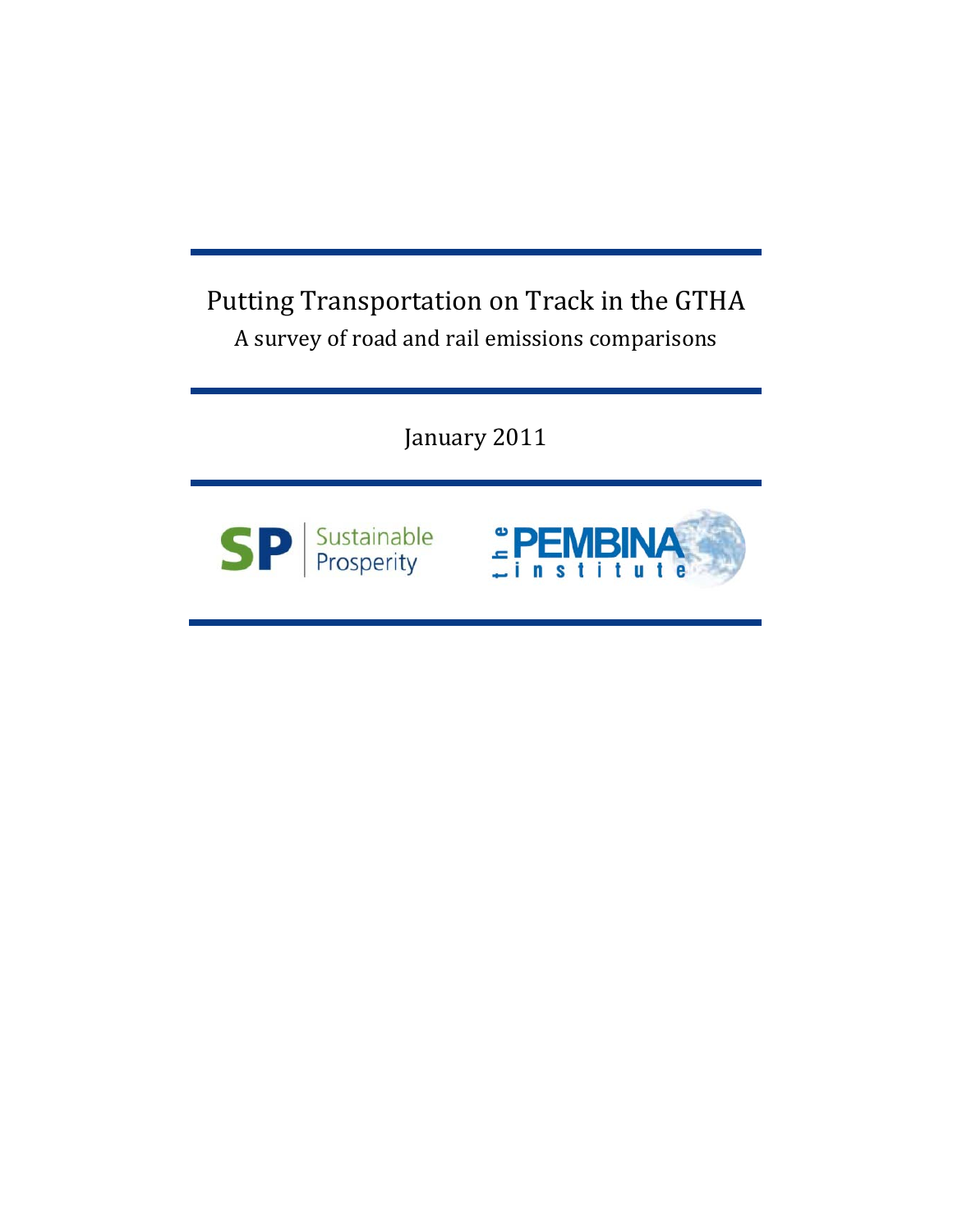# **Contents**

| GHG Emissions Intensity13 |  |
|---------------------------|--|
| Conclusions – GHGs 18     |  |
|                           |  |
| CAC Emissions Intensity21 |  |
| Conclusions – CACs 23     |  |
|                           |  |
|                           |  |
|                           |  |
|                           |  |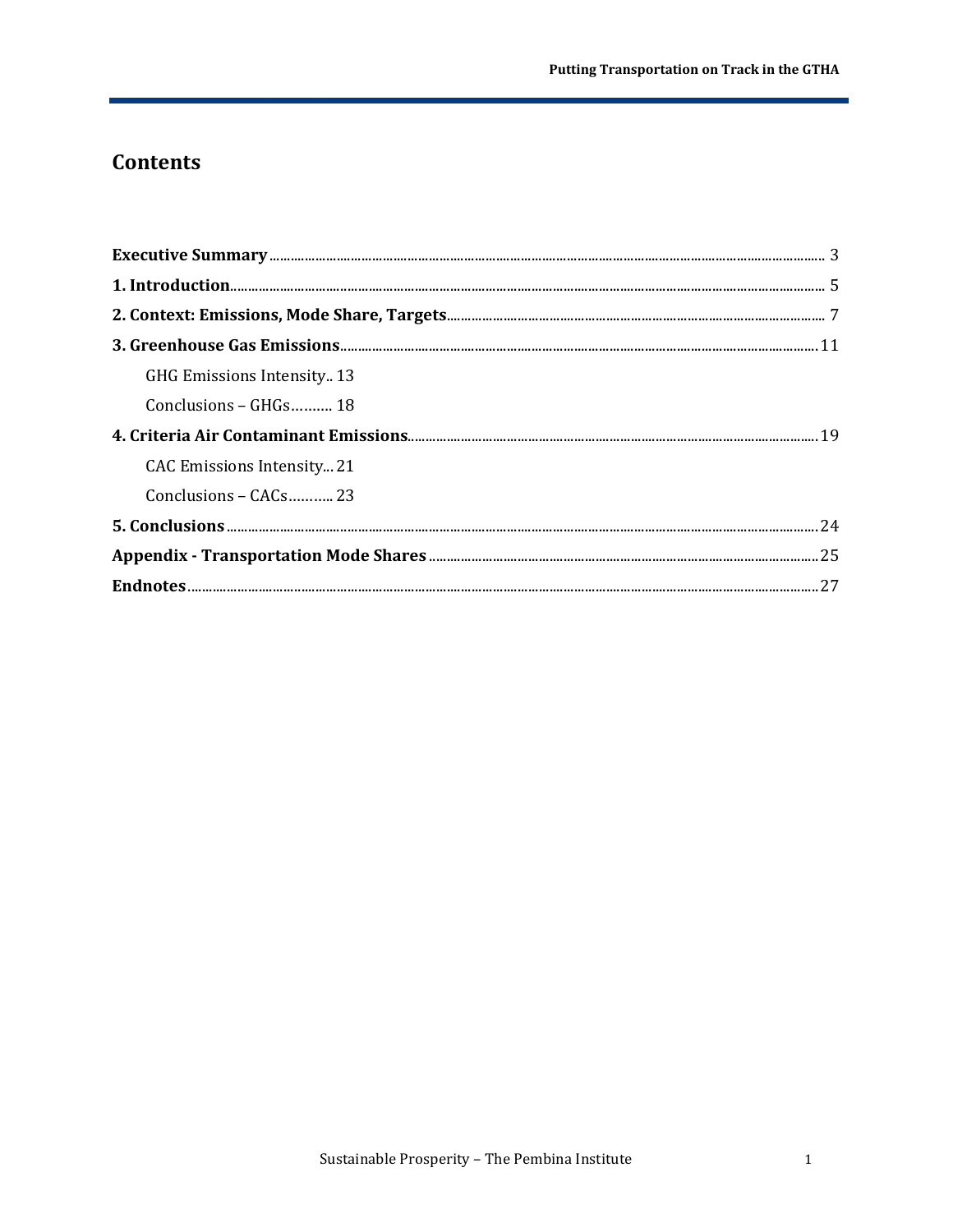Sustainable Prosperity 555 King Edward Ave Ottawa, ON, Canada K1N 6N5 E-mail: [info@sustainableprosperity.ca](mailto:info@sustainableprosperity.ca) Web site:www.sustainableprosperity.ca

Written by David Thompson<sup>[1](#page-27-1)</sup>

### **About Sustainable Prosperity and the Pembina Institute**

Sustainable Prosperity is a national research and policy network, based at the University of Ottawa. SP focuses on market-based approaches to build a stronger, greener economy. It brings together business, policy and academic leaders to help innovative ideas inform policy development. For more information, see: [www.sustainableprosperity.ca.](http://www.sustainableprosperity.ca/)

The Pembina Institute is a national non-profit think tank that advances sustainable energy solutions through research, education, consulting and advocacy. It promotes environmental, social and economic sustainability in the public interest by developing practical solutions for communities, individuals, governments and businesses. The Pembina Institute provides policy research leadership and education on climate change, energy issues, green economics, energy efficiency and conservation, renewable energy, and environmental governance. For more information about the Pembina Institute, visi[t www.pembina.org](http://www.pembina.org/) or contact [info@pembina.org](mailto:info@pembina.org)

Sustainable Prosperity and Pembina share a commitment to local and regional sustainability, and responsible transportation options in the GTHA. For further research see, for example:<br>Sustainable Prosperity's reports: Time to get serious: Reliable funding for GTHA

- Sustainable Prosperity's reports: Time to get serious: Reliable funding for GTHA Transit/Transportation Infrastructure (co-authored), and Smart Budget Toolkit: Environmental Pricing Reform for Municipalities <http://www.sustainableprosperity.ca/Sustainable+Communities+EN+Reports>
- Pembina's reports: *Bridging the Gulf,* and *Driving down Carbon* [http://www.pembina.org/ontario.](http://www.pembina.org/ontario)

# **Acknowledgements**

Thanks go to Andrew Bevan and Cherise Burda for very helpful collaboration and guidance, to Olive Ojala for valuable research, to Christopher Kennedy for sources and comments on an early draft, and to Graham Haines, Alison Bailie, and Dan Woynillowicz for useful reviews. Responsibility for content rests with the author.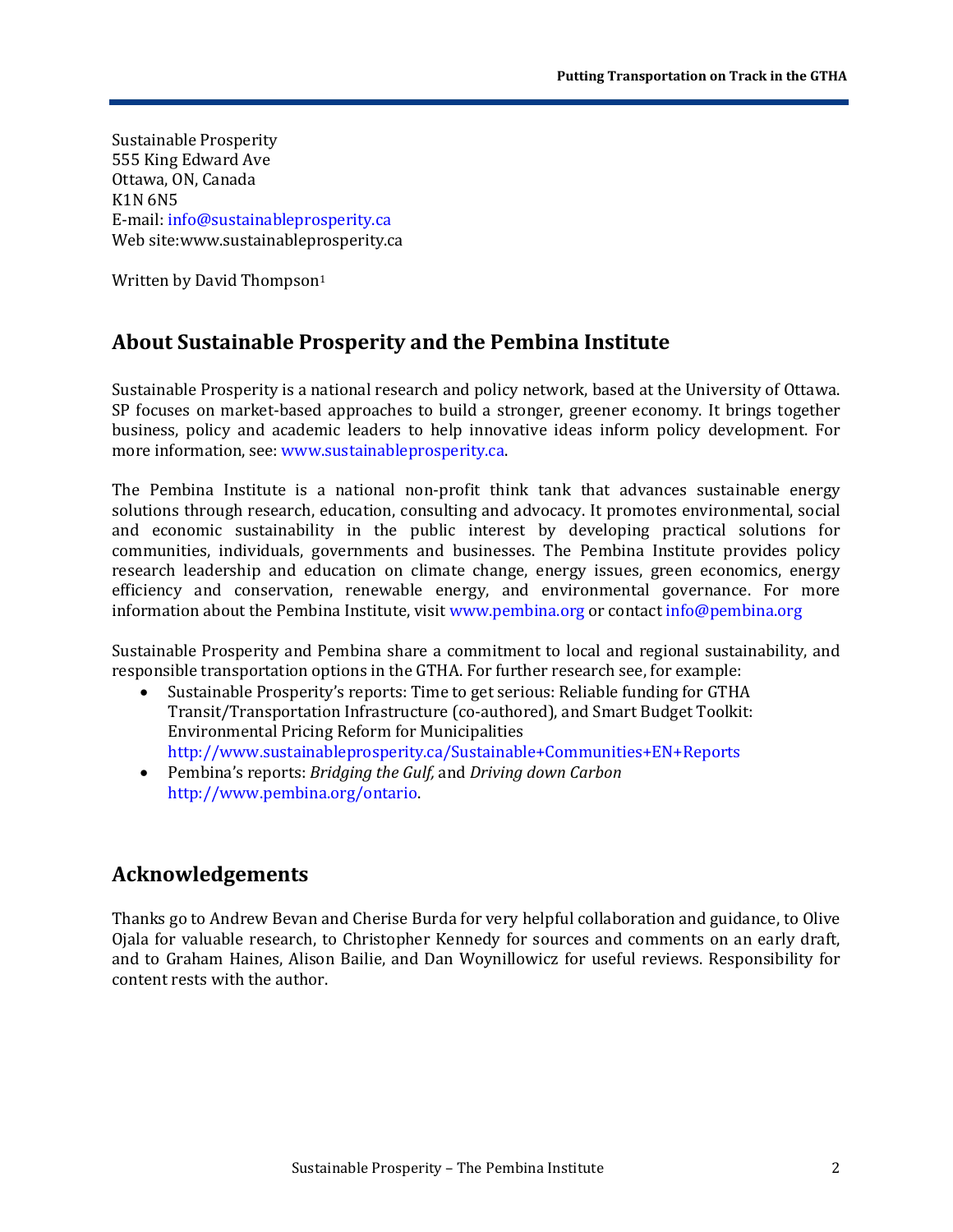## <span id="page-3-0"></span>**Executive Summary**

There is a new openness to discussing the future of transportation in the Greater Toronto and Hamilton Area (GTHA). This openness is at least partly driven by a growing consensus that continual expansion of roads and motor vehicle traffic is not environmentally sustainable, socially desirable, or economically feasible.

The Ontario Government has created an ambitious program of building new rapid transit infrastructure and shifting car trips onto transit. This work will include expansion of passenger rail, as well as freight rail, in the region.

The discussion around this shift needs to be grounded in fact, rather than rhetoric. There are no studies that directly compare road and rail emissions in the GTHA. Fortunately, there are published studies from a number of locations that do provide head-to-head comparisons between road and rail emissions – for both passenger and freight transportation.

This report provides a survey of those comparison studies. While the studies differ in many ways, overall they paint a clear picture of emissions from road and rail.

#### **Context**

Climate change has been termed the defining challenge of our age, and will cause enormous economic losses if not addressed. And transportation is by far the largest source of the greenhouse gas (GHG) emissions in Ontario, as well as the fastest-growing.

Ground-level air pollution is also a serious problem. Although emissions of many criteria air contaminants (CACs) have declined in recent decades, smog still causes thousands of deaths every year in Ontario. Transportation is a significant source of that air pollution, with transportationbased emissions killing hundreds of people every year just in Toronto.

The great majority of transportation in the GTHA takes place on roads. About 80% of passenger trips or passenger-kilometres travelled take place in automobiles (somewhat less in Toronto). Likewise, 70%-90% of freight is moved by trucks. This heavy reliance on roads not only causes higher emissions but also suburban sprawl and its attendant costs (loss of farmland, obesity and other health impacts, and of course further motor-vehicle dependency).

Ontario has set ambitious targets for reducing transportation-based emissions, and the number of car trips taken in the province. The GTHA Regional Transportation Plan (The Big Move) also aims to shift personal and freight transportation from roads to rails.

### **GHG Emissions**

Automobiles contribute the vast majority of Ontario's large and quickly-growing transportationrelated GHG emissions. For freight, trucks contribute 12 times as much in GHG emissions as rail does, and for passengers the road-to-rail emissions ratio is even higher. Since 1990, rail-based emissions for both passenger and freight rail have actually declined, while road-based emissions have soared.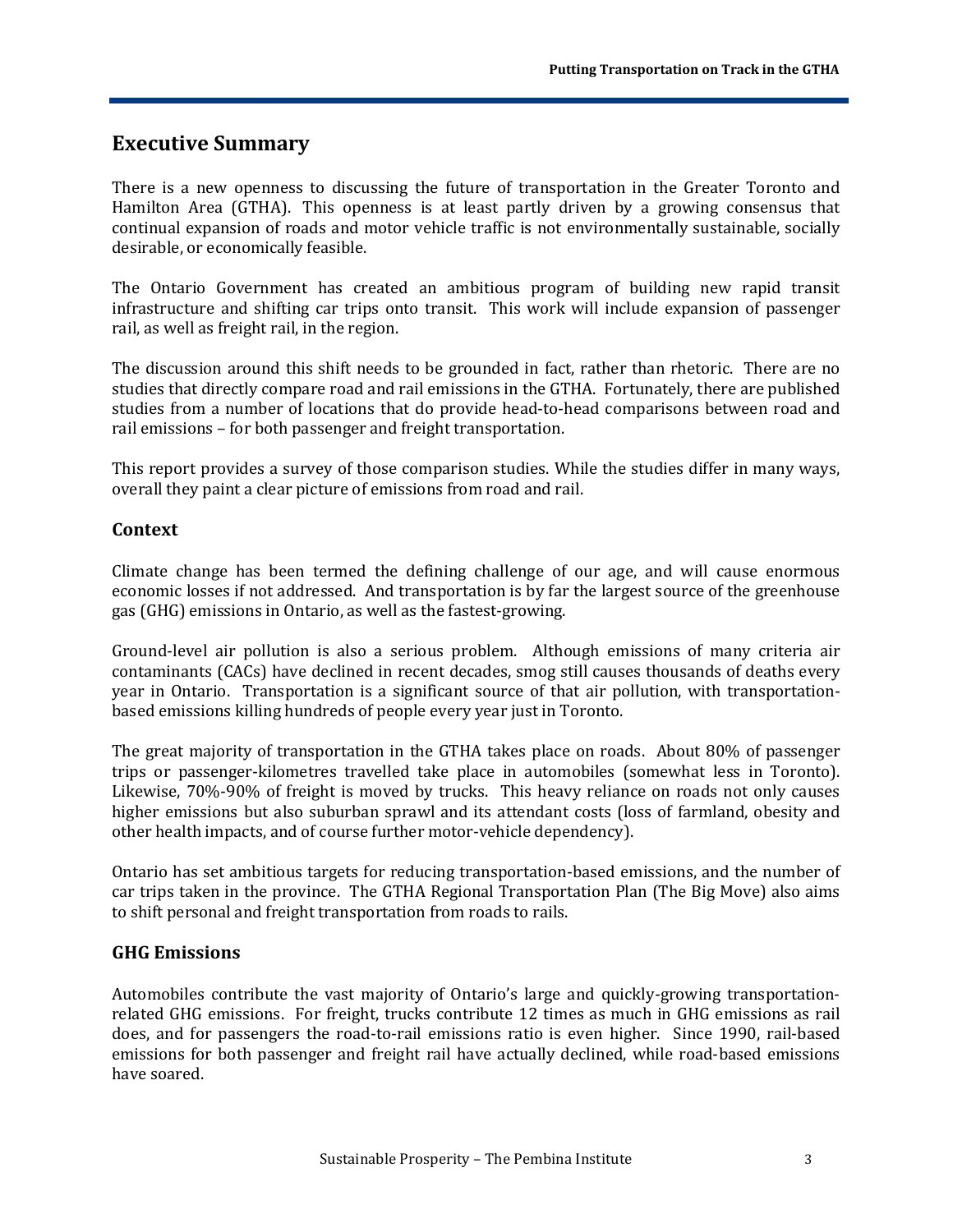Part of the reason for this is the inefficiency of road transportation, which results in higher fuel consumption and thus higher GHG emissions. Studies from across a number of jurisdictions in Canada and beyond indicate that automobiles cause higher intensity of GHG emissions (the emissions per passenger-kilometre travelled, or pkm) than rail – about two to four times as much GHG emissions per pkm. Likewise, freight trucking causes higher levels of GHG emissions per tonne-km than rail – about five times as high.

#### **CAC Emissions**

The picture with CAC emissions is more complex, as there are several different CACs. However, in Ontario, transportation overall is a large source of smog-forming volatile organic compounds (VOCs) and nitrogen oxides (NO<sub>x</sub>), and the source of 85% of poisonous carbon monoxide (CO). It also contributes about 20% of health-damaging particulate (PM) emissions.

Road transportation is responsible for the majority of those transportation-related CAC emissions in Ontario – about half of sulphur oxides ( $SO_x$ ), about 70% of PM and NO<sub>x</sub>, and over 98% of VOCs and CO. The proportions are similar in the Toronto-Detroit trade corridor.

Considering again the intensity of emissions, for the majority of CACs, automobiles are more polluting per pkm travelled than is rail. For  $SO_2$  and  $NO_x$ , levels can be similar depending on fuel and other conditions, but for VOC, PM<sub>10</sub> and CO, automobile emissions are significantly higher. For freight, the results are similar.

Importantly, regulations requiring emission control devices for fuel-combustion energy sources have resulted in significant CAC emission reductions over the last few decades. Since 1990, both diesel rail and trucking CAC emissions have declined significantly. For example the  $NO<sub>x</sub>$ , HC and PM10 standards for diesel locomotives have become increasingly stringent, to the point where "Tier 2" engines being used today cause half the emissions of uncontrolled locomotives. Tier 4 engines (available in 2015) will produce a small fraction of emissions of Tier 2 emissions – comparable to those of electric locomotives powered by fairly clean electricity sources.

However, emissions reductions from improved regulatory requirements are undercut by growing numbers of vehicles, bolstering the case for moving passengers and freight to more efficient and less-polluting rail.

The literature is fairly consistent. While more data would always be useful, there is enough information to draw solid conclusions. In the GTHA, as elsewhere, rail transportation causes lower levels of emissions than does road transportation.

There is also enough information to begin to design and implement public policy changes that will shift some of the traffic from road to rail and reduce emissions.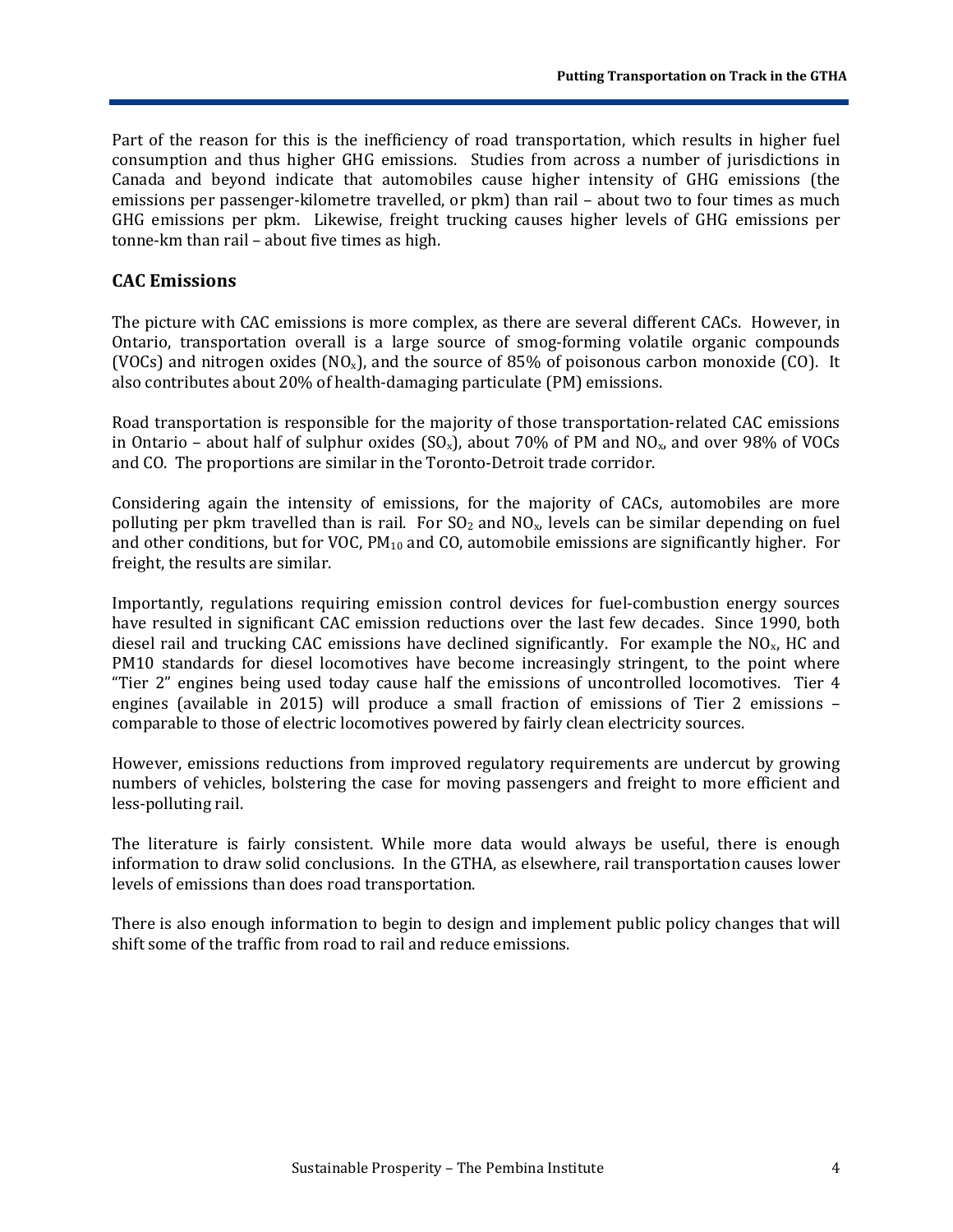### <span id="page-5-0"></span>**1. Introduction**

There is a new openness to discussing the future of transportation in the Greater Toronto and Hamilton Area (GTHA). This openness is at least partly driven by a growing consensus that continual expansion of roads and motor vehicle traffic is not environmentally sustainable, socially desirable, or economically feasible.

The Ontario Government has created an ambitious program of building new rapid transit infrastructure and increasing the number of trips taken by transit. This work will include expansion of passenger rail, as well as freight rail, in the region.

The exact shape of this expansion is yet to be determined, and that determination will rightly entail some public discussion. It is important to ensure that discussions around the shift toward greater rail-based transportation are grounded in fact, rather than rhetoric. One of the key elements of this discussion will be the emissions from rail, as compared to those from cars and trucks.

Transportation is responsible for much of the emissions of pollutants (often called criteria air contaminants - CACs) that cause smog and acid rain, along with its attendant economic and health costs. Likewise, the region's transportation system is a large contributor to greenhouse gas (GHG) emissions that cause climate change, and Ontario has made a commitment to significantly reduce GHG e[m](#page-27-2)issions – by 2020 to 15 per cent below 1990 levels, and by 2050 to 80 per cent below 1990 levels.2

If some of the road traffic is to be shifted onto rails, it will be useful to have a breakdown of where these GHG and CAC emissions are coming from - which parts of the transportation system contribute to them, and how much.

Fortunately, there are some studies that provide relevant information. A number of publications in recent years have shed light on emissions from road-based and rail-based transportation sources. This report surveys the relevant findings and provides links to the literature.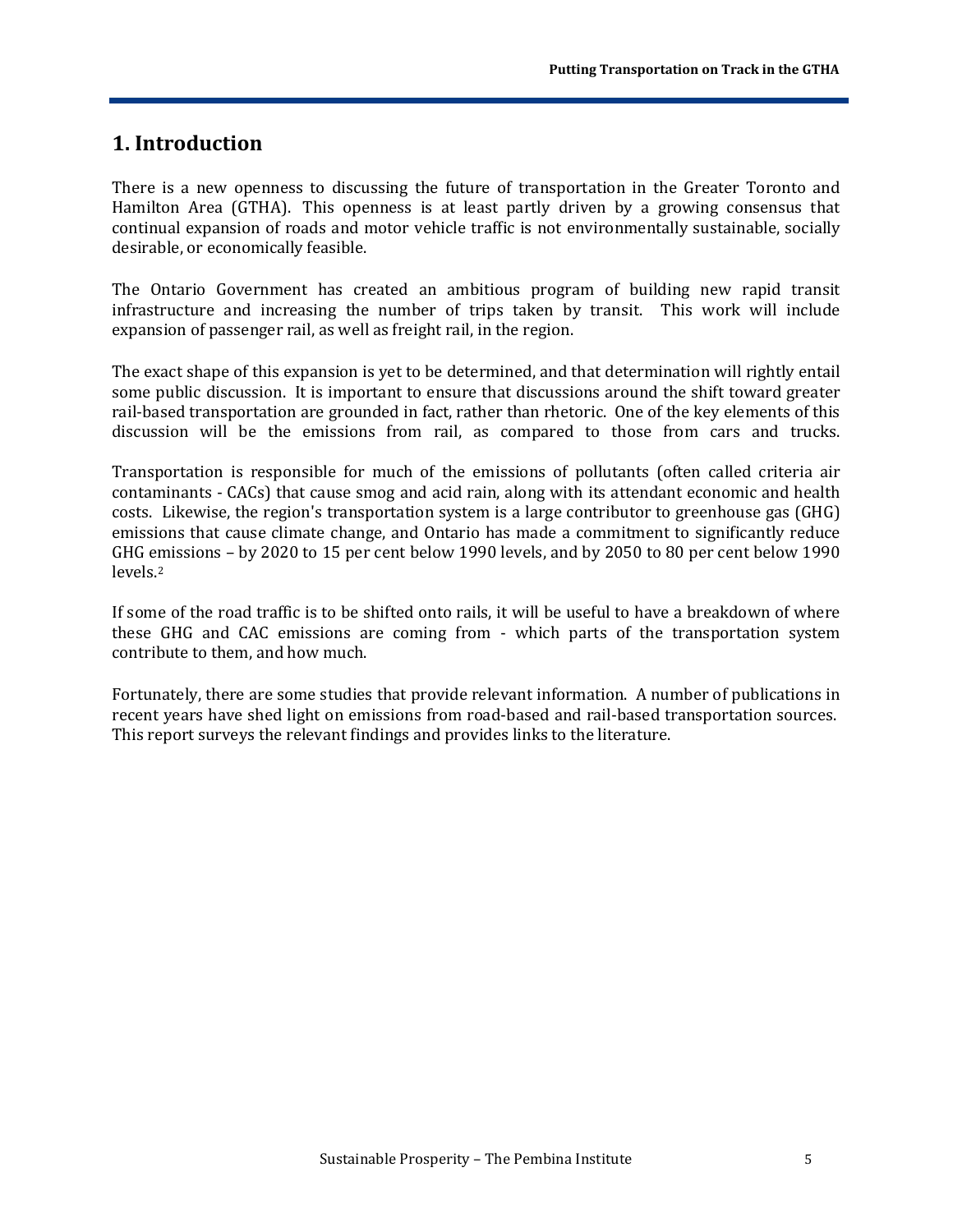#### **Scope and Methodology**

This report is a survey of the findings of the literature on road-based and rail-based transportation emissions. There are no studies available that directly compare GHG and CAC emissions for rail and road transportation in the GTHA. Hence this report looks at the conclusions of studies from other jurisdictions, both near (Ontario, Toronto) and afar (the rest of Canada and elsewhere in the world), in order to help inform the discussion of emissions in the GTHA.

The various studies differ considerably in methodology, assumptions and other respects. They also differ in underlying data on emissions, which reflect differing regulatory emission standards and policy frameworks, not to mention transportation operating conditions. Thus simply making cross-comparisons of mode emissions numbers between studies could result in significant errors (e.g. comparing automobile emissions intensity from one study against passenger train emissions intensity from another study). This report therefore avoids such comparisons, instead focusing on head-to-head comparisons that are made within single studies.

While this report presents the results of studies, its scope did not extend to revisiting the underlying data sets used in each of the studies in order to verify or re-calculate their results, nor to systematic evaluation of the methodologies or validity of assumptions made across the various studies. An intensive study of that nature could, potentially, enable acceptable comparisons between some studies if the overall data set is rich enough to control for design differences and data differences among studies.

Interestingly, despite the differences among studies, consistent patterns in the results do emerge.

The first section of this report begins by providing context. It reviews overall transportation emissions, and the share of transportation services provided by the different parts of the system (mode share). It also outlines the Ontario and Big Move targets for emissions and mode share.

The next two sections consider GHG emissions and CAC emissions, primarily from passenger transportation, but also from freight transportation, in terms of both total emissions and emissions intensity.

- **Total emissions** by mode is an important measure, as it indicates the overall burden of emissions caused by road and rail modes, and the scale of the problem that needs to be addressed.
- **Emissions intensity** emissions caused by travel of passengers or freight over a given distance - is a particularly important measure, as it inf[or](#page-27-3)ms the extent to which shifting modes will result in emissions increases or reductions.3

<span id="page-6-0"></span>This report then summarizes the main conclusions regarding emissions.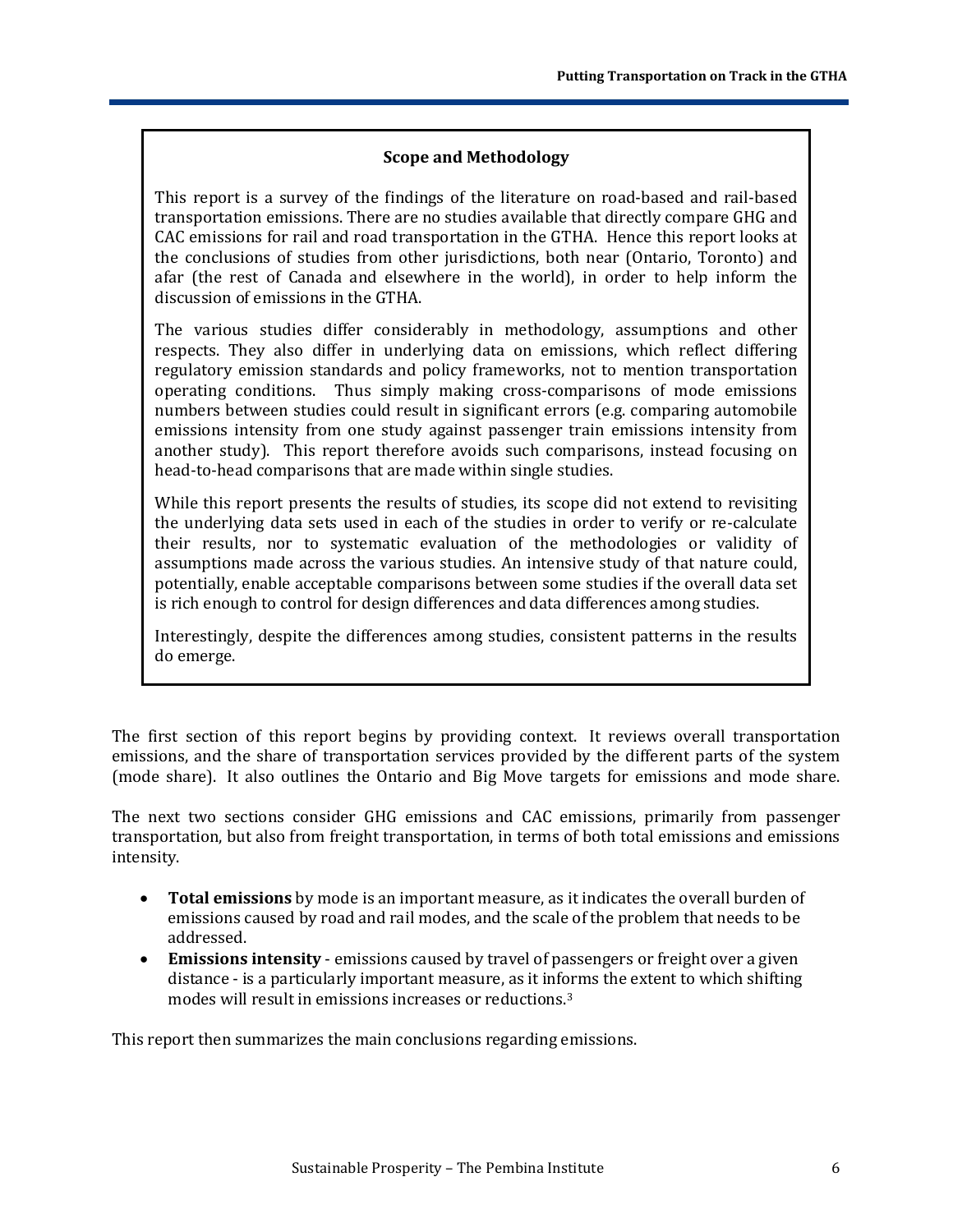# **2. Context: Emissions, Mode Share, Targets**

This section provides context for the later sections on passenger and rail emissions. It explores overall transportation sector emissions, the mode share for road vehicles and rail, and emission and mode share targets.

### **Overall Transportation Emissions**

Transportation emissions in Ontario – both CAC and GHG – are a serious problem.

The economic costs of failure to act on climate change have been estimated at 20% of global GDP, although Nicholas Stern more recently noted that he had underestimated the threat.[4](#page-27-4) Paul Volcker, former chair of the US Federal Reserve, said [t](#page-27-5)hat if we don't address climate change, "the economy will go down the drain in the next 30 years.<sup>"5</sup> Such economic projections may [v](#page-27-7)astly underestimate the impacts, which range from mass extinctio[ns](#page-27-8)<sup>[6](#page-27-6)</sup> to global flooding and more.<sup>7</sup> Climate change has been termed the defining [ch](#page-27-9)allenge of our age,<sup>8</sup> and "perhaps the biggest threat to confront the future of humanity today."9

Within Ontario, transportation is by far the largest source of GHG emissions. As noted by Environment Canada, emissions from transportation "made up the largest portion (32%) of the provincial emissions in 2008" – almost double the contribution from the second-largest source, the Residential/Commercial/Institutional Sector (17.3 %).[10](#page-27-10)

Transportation also has been the fastest-growing sources of greenhouse gas (GHG) emissions in Ontario. Since 1990, emissions in this sector have increased by more than 30%, or 14,900 kt  $CO<sub>2</sub>e$ . During the same period, emissions fro[m th](#page-28-0)e rest of the Ontario economy declined by 900 kt CO<sub>2</sub>e.<sup>11</sup>

**Kt CO2e:** kilotonnes of CO<sub>2</sub> (carbon dioxide) equivalent - greenhouse gases that are equivalent in greenhouse effect to one kt of  $CO<sub>2</sub>$ .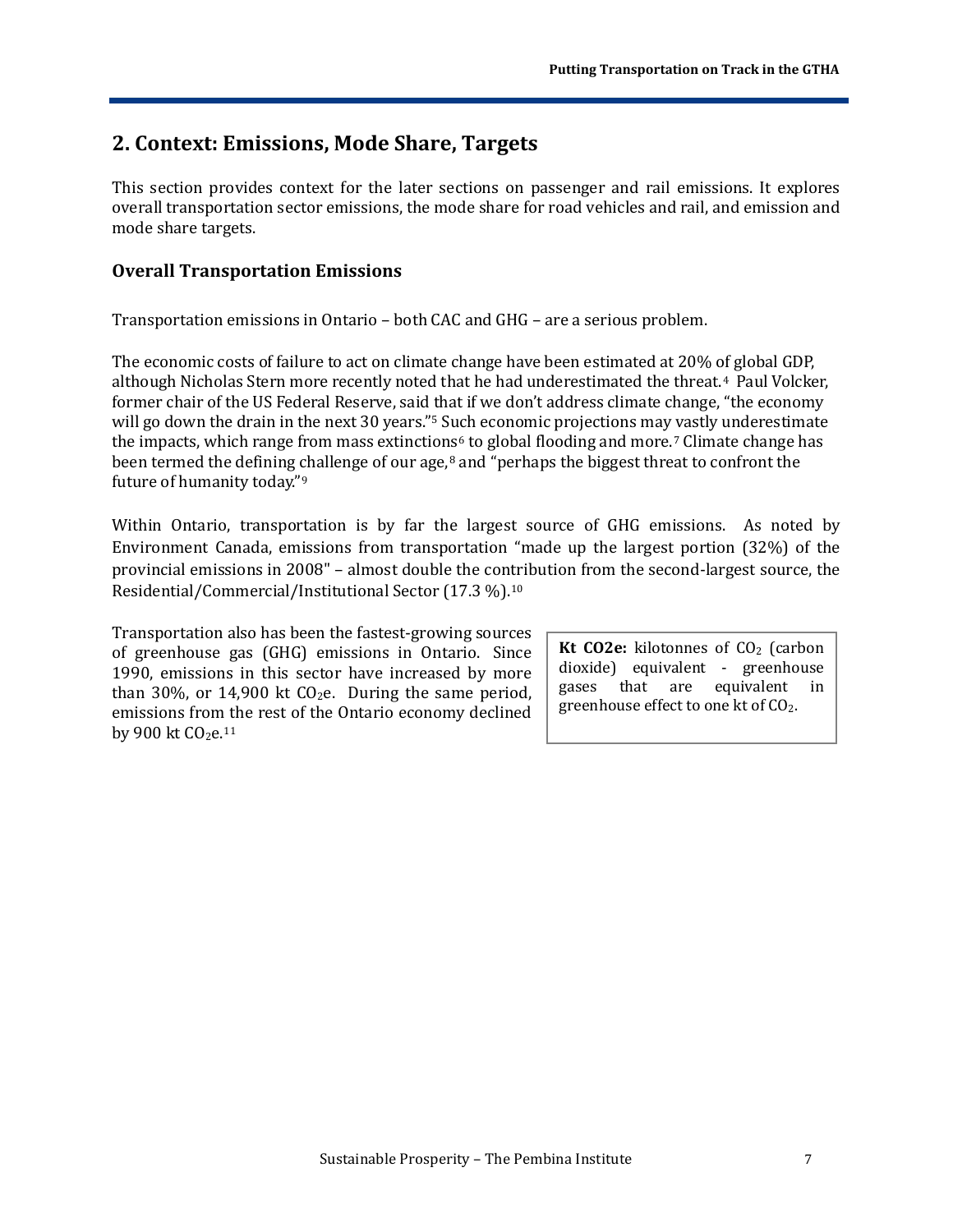

Figure 2.1 Ontario GHG Emissions Changes: 1990 to 2008 (kt CO<sub>2</sub>e)

Source of data: Canada's National GHG Inventory[12](#page-28-1)

At the same time, transportation contributes significantly to CAC emissions. Although the concentrations of many CACs have been declining over the last few decades,<sup>13</sup> the smog that results from CACs cause an enormous burden of illness and have been estimated to kill 9,500 people per year in Ontario,[14](#page-28-3) far more than the number killed by all infectious diseases combined.[15](#page-28-4) In Toronto alone, air pollution just from traffic has been estimated to kill 440 people and cost \$2.2 billion per year.[16](#page-28-5) Despite emission reductions over the decades, CACs clearly remain a serious problem.

The GHG and CAC transportation emissions come from combustion of fossil fuels. In the passenger sector, 99.98% of transportation energy used in Ontario comes from fossil fuel combustion – about 80% from gasoline, 16% from aviation fuels, 3.4% from diesel, and 1% from propane and natural gas. 0.02% of transportation energy in Ontario comes from electricity.[17](#page-28-6) In the freight sector, fully 100% is fossil-fuelled, with 72% being diesel, 26% gasoline, and the remainder a mix of other fossil fuels.[18](#page-28-7)

As will be seen below, automobile and truck traffic account for the large majority of overall transportation emissions. This is partly due to their relative inefficiency (compared to transit and rail freight transportation), and partly due to their high mode share.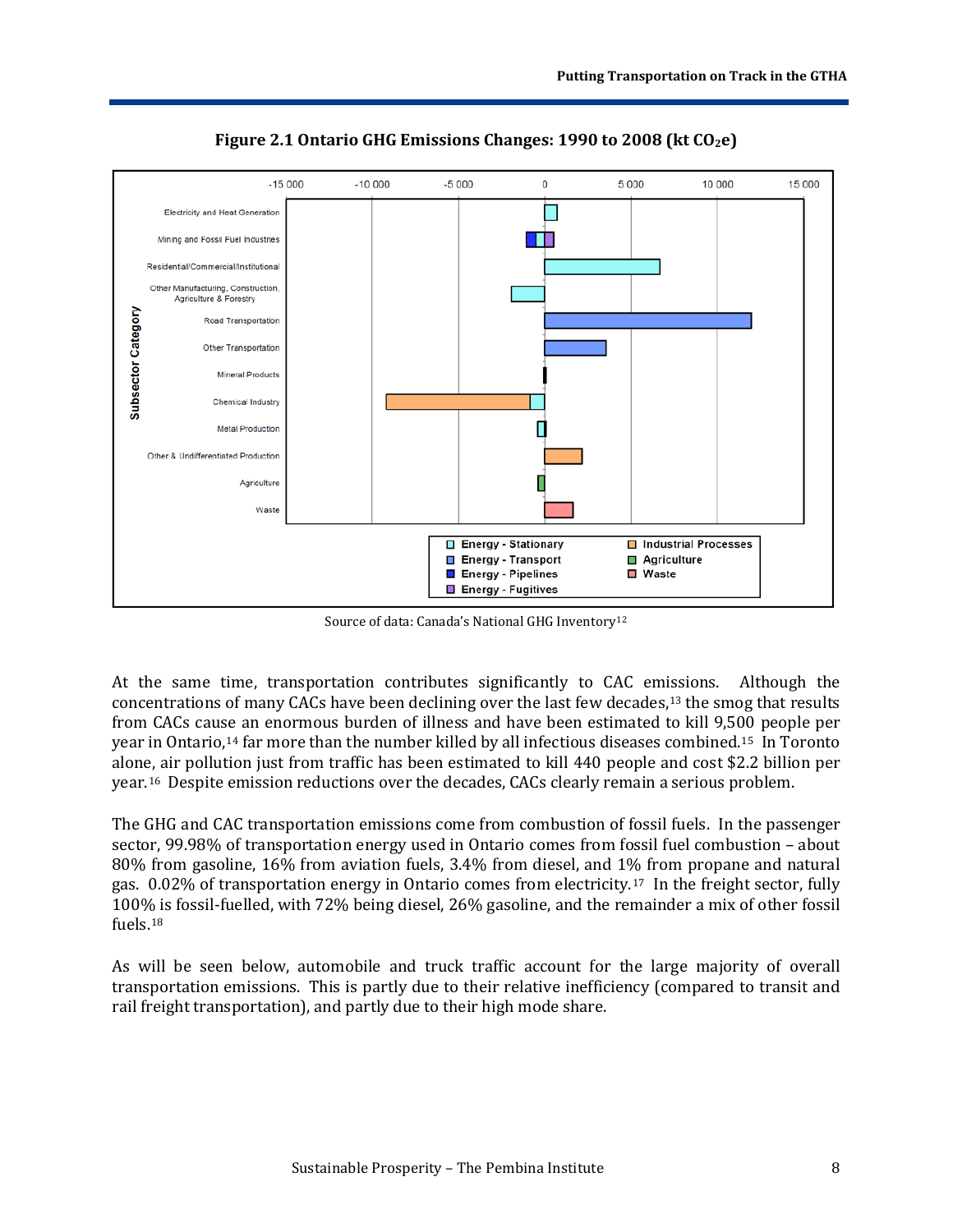#### **Transportation Mode Shares**

Transportation mode share is a significant factor in the levels of emissions from the transportation sector. See the Appendix for further information and sources.

Currently, the large majority of personal travel in the GTHA takes place in automobiles. Whether measured as the percentage of trips taken (sometimes termed mode share) or the distance travelled (passenger-kilometres travelled, or pkm), about 80% of trips are taken in automobiles (see Figure 2.2). Transit provides most of the remainder, followed by walking and cycling.

GTHA-wide figures mask significant variability across the region; in Toronto, automobiles account for about 75% of travel, and in suburbs and Hamilton up to 90%. In further distant centres and rural areas, automobiles account for 95% of travel.

Likewise, use of alternatives to the automobile also varies across the region. In Toronto, transit accounts for 23% of travel, while it only accounts for 5-7% in suburbs and Hamilton, and less in distant centres and rural areas.



#### **Figure 2.2 GTHA-Averaged Passenger Mode Share**

Like personal travel, freight movement is also dominated by road-based transportation. The majority of all freight in the GTHA – 70%-90% depending on location – is moved by truck, and the truck numbers are rising quickly. Truck volu[me](#page-28-9)s "have been increasing on the expressway network at a much faster rate than auto volumes."20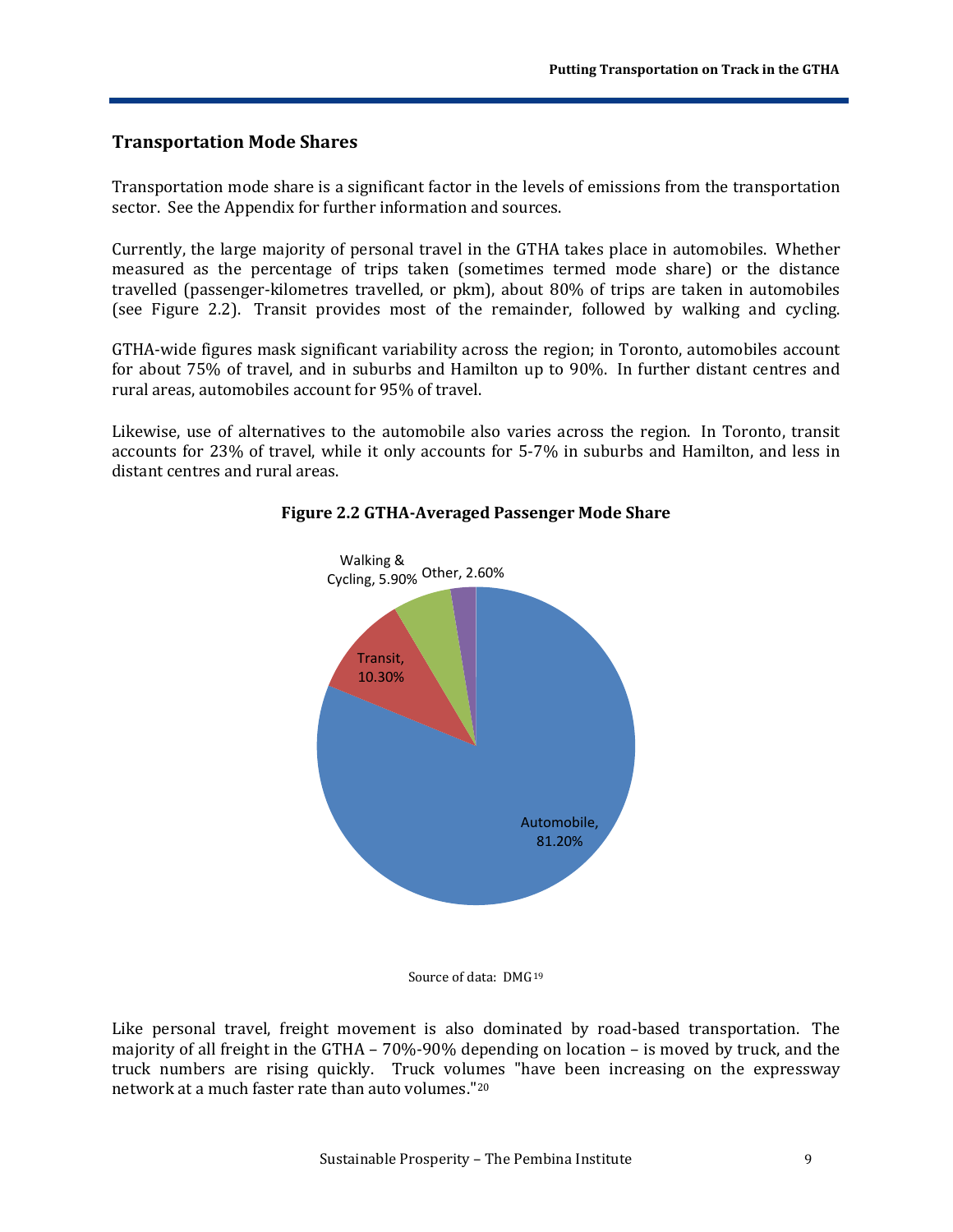This extent of reliance on road-based transportation for both personal and freight transportation, along with inadequate rail-based alternatives, comes with a cost. In addition to higher emissions, it contributes to suburban sprawl and its attendant costs (loss of farmland, loss of productivity, obesity and other health impacts, and of course further motor-vehicle dependency).<sup>[21](#page-28-10)</sup>

#### **Transportation and Emission Targets**

The Ontario government set the following targets under its Move Ontario 2020 plan:

- 6% GHG emissions reductions from freight and diesel;
- 13% GHG emissions reductions from passenger vehicle and transit; and
- 300 million fewer car trips per year.<sup>[22](#page-28-11)</sup>

The Big Move, the Regional Transportation Plan (RTP) for the GTHA, is the mechanism for impleme[nti](#page-28-12)ng Move Ontario 2020, and provides modeling forecasts for what the RTP can achieve by 2033: 23

- $\bullet$  60% higher morning rush hour transit share;  $24$
- $\bullet$  the average daily distance travelled by car will be 27% lower;<sup>[25](#page-29-1)</sup>
- annual GHG emissions from passeng[er](#page-29-3) transportation per person will be 21% lower;<sup>[26](#page-29-2)</sup> and,
- average time spent commuting will be reduced by 29%.<sup>27</sup>

Achieving the transit mode shift will require a significant movement from automobile-based transportation to regional transit, including commuter rail.

The Big Move also speaks to goods movement in the GTHA. Its prescriptions here are less specific, but still address the need to reduce GHG and other emissions from goods movement, and the need to map goods movements by mode and use the most environmentally sustainable modes.<sup>[28](#page-29-4)</sup>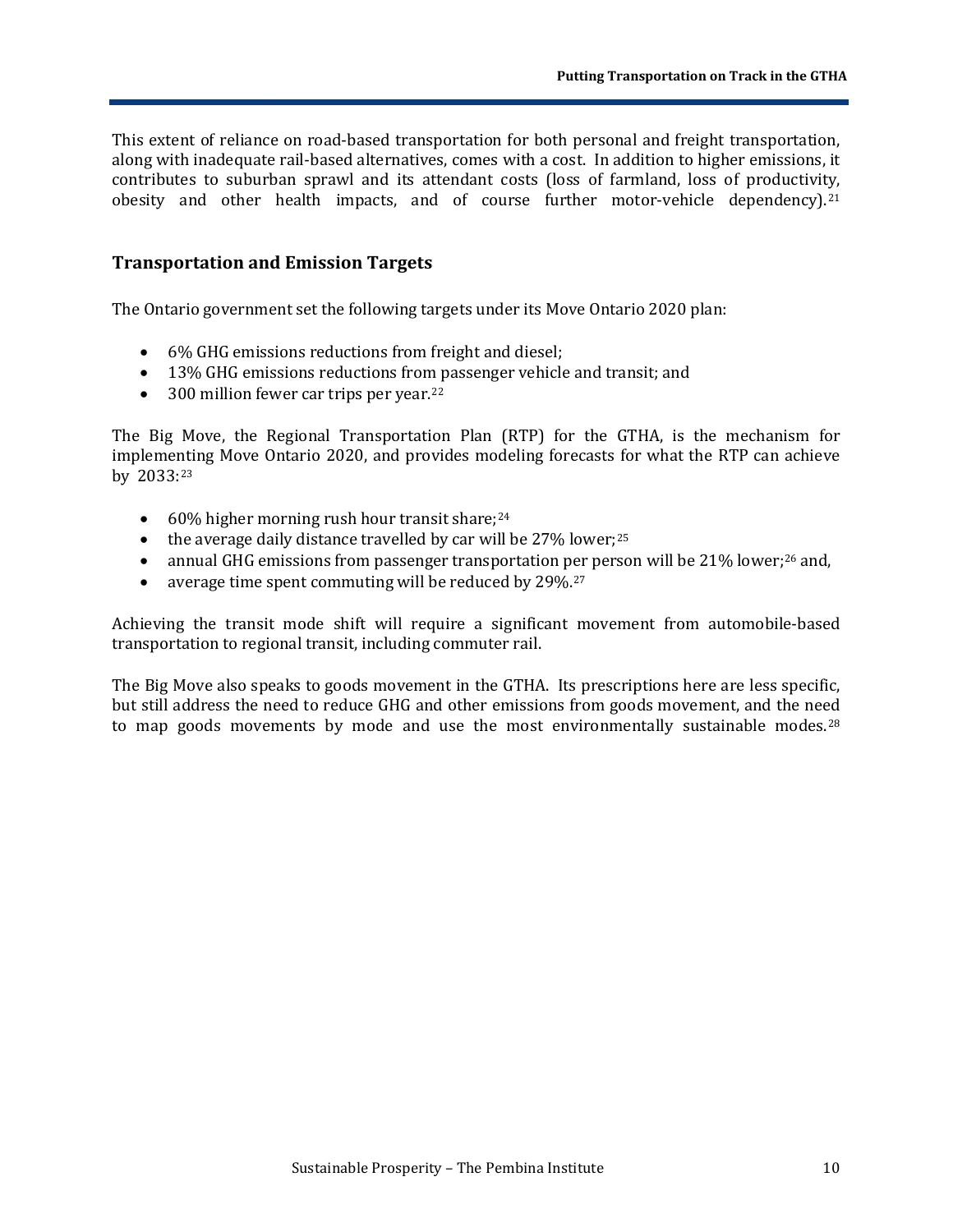# <span id="page-11-0"></span>**3. Greenhouse Gas Emissions**

As noted above, transportation is the largest and fastest-growing source of GHG emissions in Ontario. Passenger transportation contributes the greater share of this total. According to Natural Resources Canada, Ontario passenger transportation in 2008 accounted for 62% of transportationrelated emissions, compared to 34% for freight and 4% for off-road transportation.[29](#page-29-5) Another study noted that the emissions fraction from passenger transportation in Toronto was somewhat higher, at 75%, compared to freight at 25%.<sup>30</sup> Total GHG emissions from personal transportation in the Greater Golden Horseshoe region are very substantial, at 16.0 million tonnes per year.[31](#page-29-7)

Figure 3.1 shows the relative proportions of emissions from both passenger and freight modes. As can be seen, the proportion caused by railways are very small compared to road-based emissions: road vehicle emissions were approximately 25 times those from railways.[32](#page-29-8)



**Figure 3.1 – Relative proportions of Ontario road and rail GHG emissions**

Source of data: Canada's National GHG Inventory [33](#page-29-9)

Data from Natural Resources Canada breaks down the categories further, by function; see figures 3.2A and 3.2B. Freight truck emissions exceed those from freight rail by a factor of 12.[34](#page-29-10) Emissions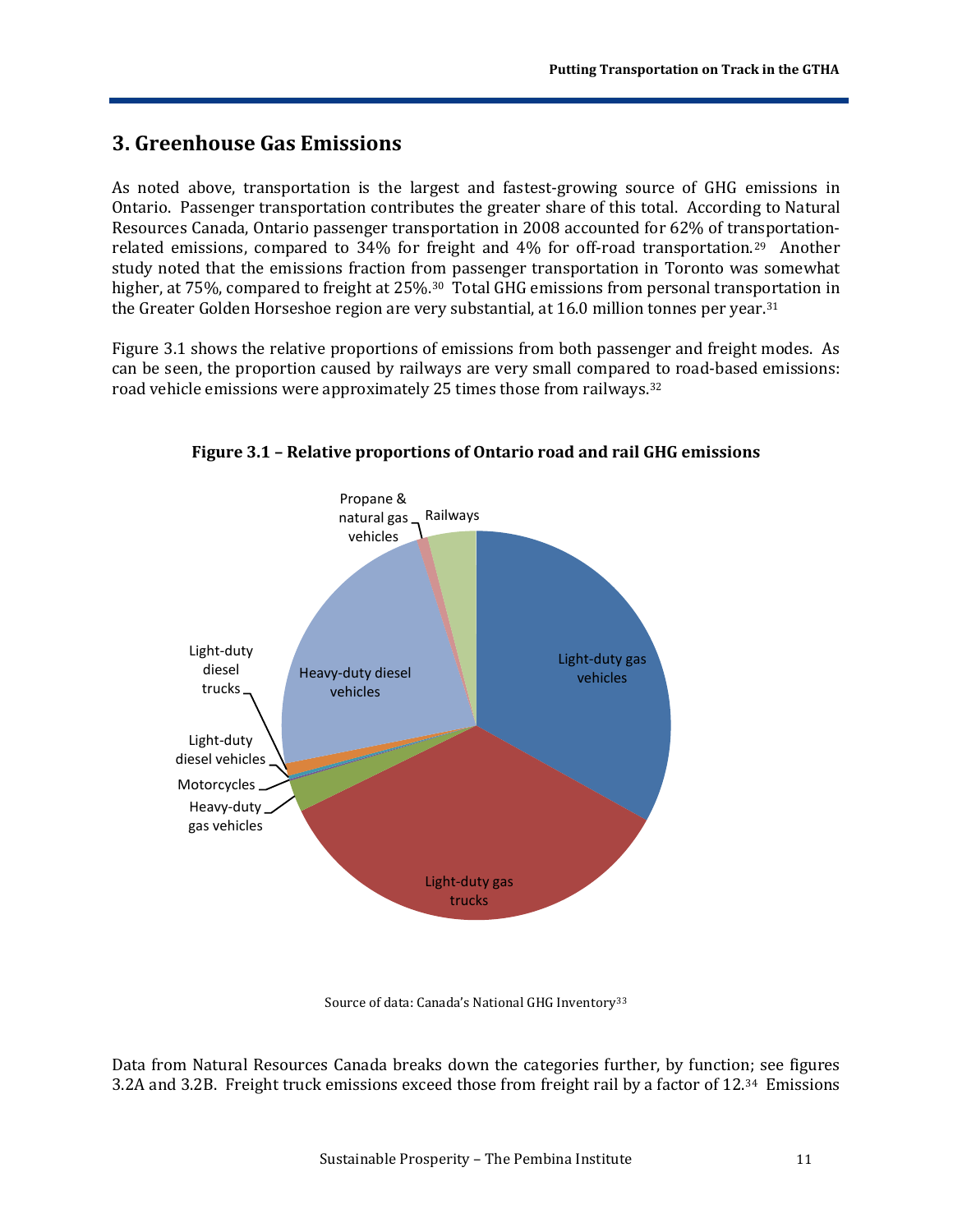from cars and light trucks exceed those from passenger rail and transit by an even greater degree. Other modes (e.g. air, marine, off-road) are included here to give a further sense of proportion.



**Figure 3.2A – Relative proportions of Ontario freight GHG emissions**

**Figure 3.2B – Relative proportions of Ontario passenger GHG emissions**



Source of data: Natural Resources Canada[35](#page-29-11)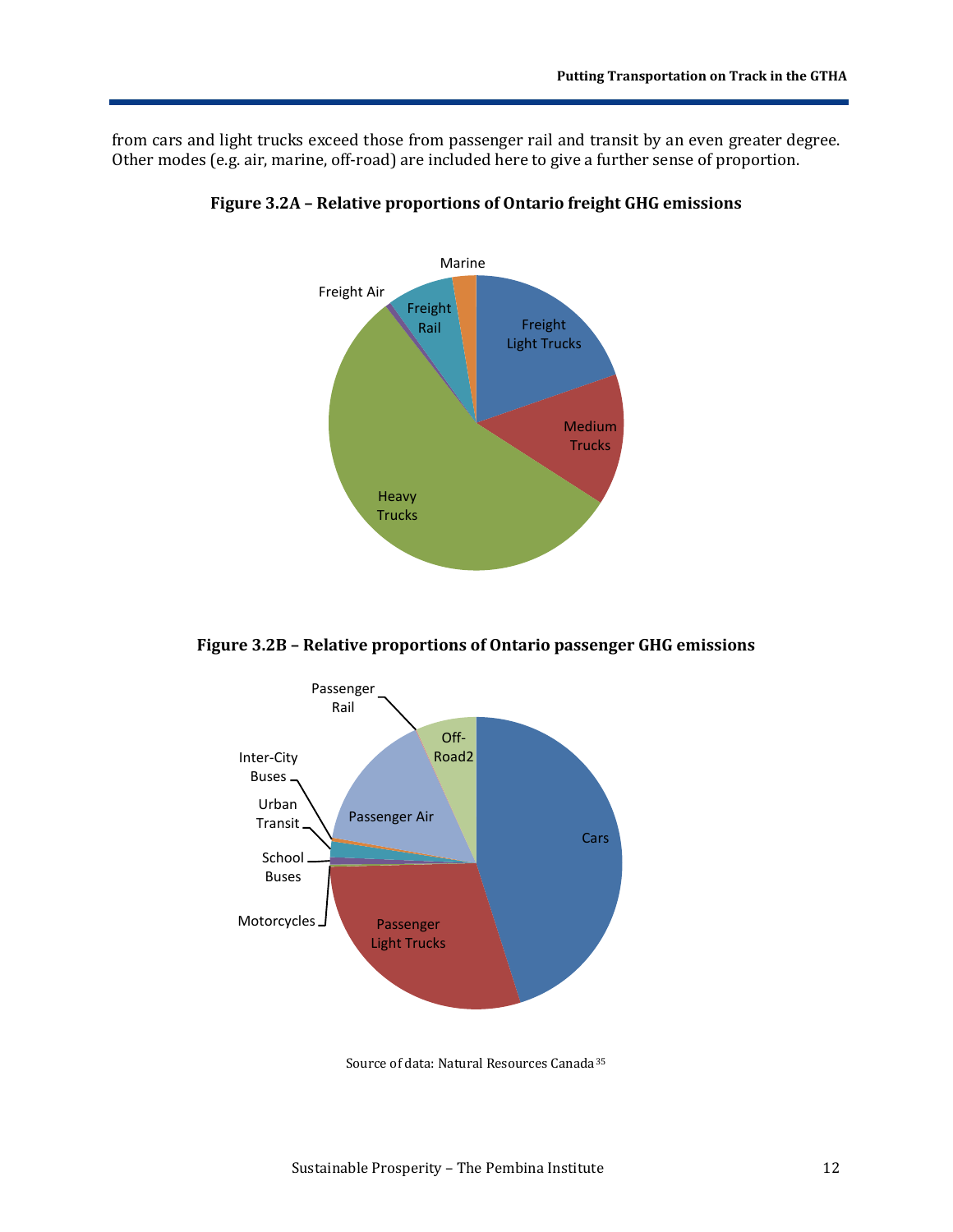The increases in Ontario transportation GHGs since 1990 are split roughly equally between the passenger and freight sectors. The increase in the passenger sector has been driven largely by the shift toward energy intensive (and thus GHG-intensive) 'passenger light trucks' – pickup trucks and SUVs. Passenger car emissions over the same period actually declined, as light trucks increased in mode share. Indeed the increase in passenger light truck GHG emissions was over 140%, and accounts for almost half of the emissions increase across [th](#page-29-12)e entire transportation sector. Over the same period, GHG emissions from passenger rail declined.36

This trend also has its parallel in freight transportation. Freight transportation GHG emissions have increased considerably since 1990. Despite improvements in fuel efficiency, particularly for diesel rail, Canadian carbon emissions in this sector rose by 40% between 1990 and 2003 alone. About half of that increase was due to increased levels of freight activity, a primary cause of which was "increased trade with the US following the FTA and the concurrent emergence of 'just in time delivery.'"[37](#page-29-13) The other half of the increase was due to a shift from rail toward trucking, which has higher emissions per tonne-kilometer. Emissions from heavy trucking in Canada are approximately seven times as high as those from rail.<sup>[38](#page-29-14)</sup>

Indeed, Ontario freight rail emissions (diesel powers all rail freight in Ontario) declined slightly between 1990 and 2008, while trucking emissions grew dramatically – by 139%.[39](#page-30-0) The number of heav[y d](#page-30-1)uty diesel vehicles (HDDVs) on Ontario's roads more than doubled between 1990 and 2008.40

#### <span id="page-13-0"></span>**GHG Emissions Intensity**

As noted earlier, emissions intensity is the level of emissions caused by a given distance of travel (per passenger, or per unit of freight). Several studies indicate the intensity of GHG emissions caused by rail transportation versus those of road transportation.

As noted earlier, these studies come from different jurisdictions, and vary somewhat. However, the results are generally fairly consistent. They show that automobile travel generally causes greater emissions per passenger-km than rail and other forms of transit. Likewise, freight truck movement causes greater emissions per tonne-km than does freight rail.

One source compared American GHG intensities for passenger travel modes, finding that cars and SUVs generally create twice or more the emissions of rail transit with average rail occupancy (see Figure 3.3).[41](#page-30-2) Because a considerably higher proportion of American electricity is sourced from GHG-intensive coal-fired generation, rail emissions in the GTHA (including electricity-powered subway, streetcars, etc.) likely are comparatively lower than suggested in Figure 3.3.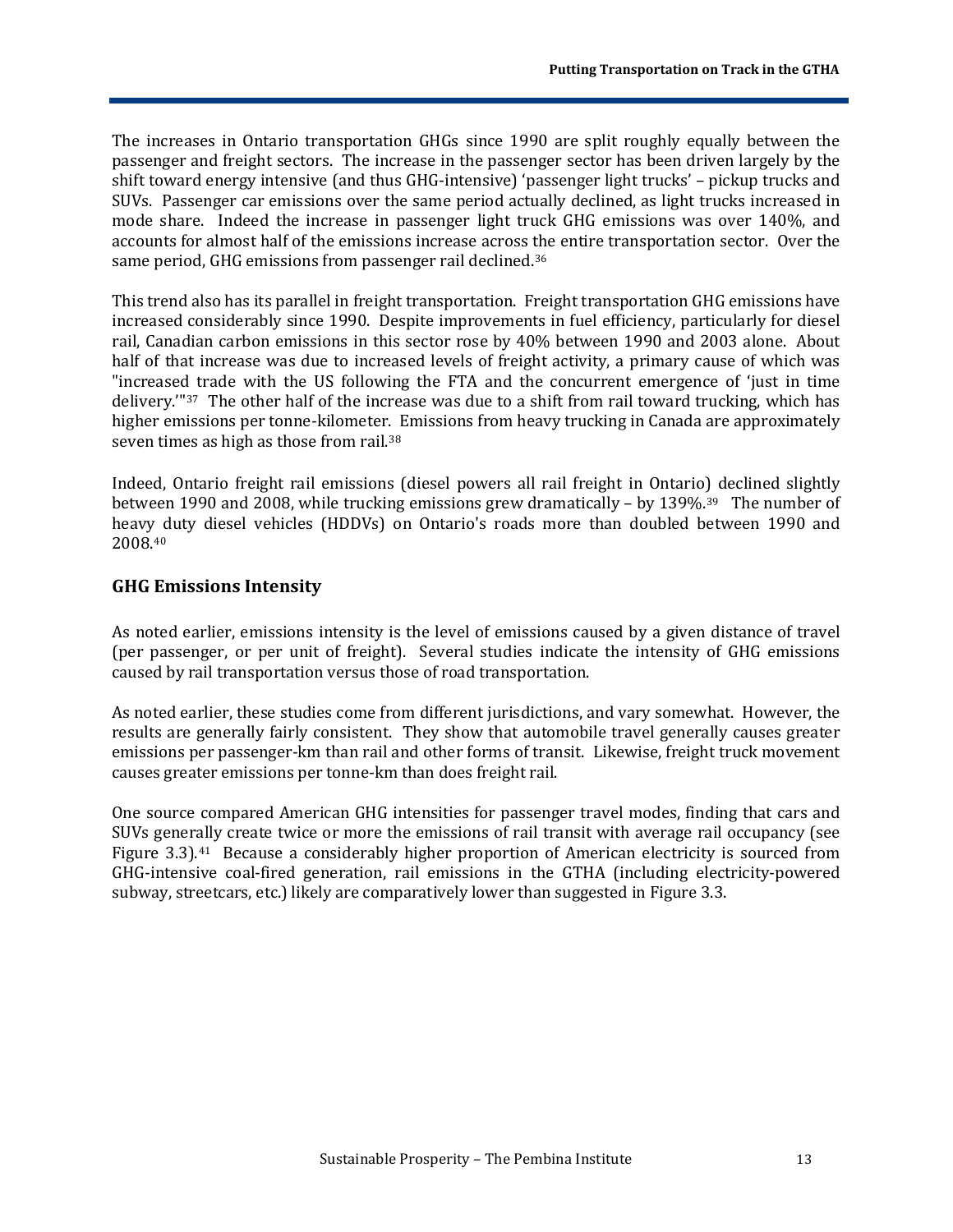

**Figure 3.3 US GHG emissions kg/pkm**

Source of data: Sightline Institute<sup>[42](#page-30-3)</sup>

An international source presented results based on an emissions calculation protocol that uses data provided by the UK government, the US government and the IPCC.[43](#page-30-4) The relative emissions intensities are consistent with the US figures; passenger automobile travel contributes double the levels of GHG emissions of rail travel, with light truck emissions being almost double again.<sup>[44](#page-30-5)</sup>

In addition to operational emissions, it is important to consider the emissions caused in the manufacture of vehicles, the construction of infrastructure, etc. One US meta-study considered lifecycle GHG emissions intensities of several modes of transportation. Figure 3.4 presents the operational emissions, as well as the additional life-cycle emissions (emissions from manufacture, infrastructure requirements and fuel production). Rail had significantly lower emissions intensity than cars and trucks (the study considered electric and diesel rail systems in different areas in the US). A European s[tud](#page-30-6)y similarly reported automobile emissions intensities nearly three times as high as those of rail.45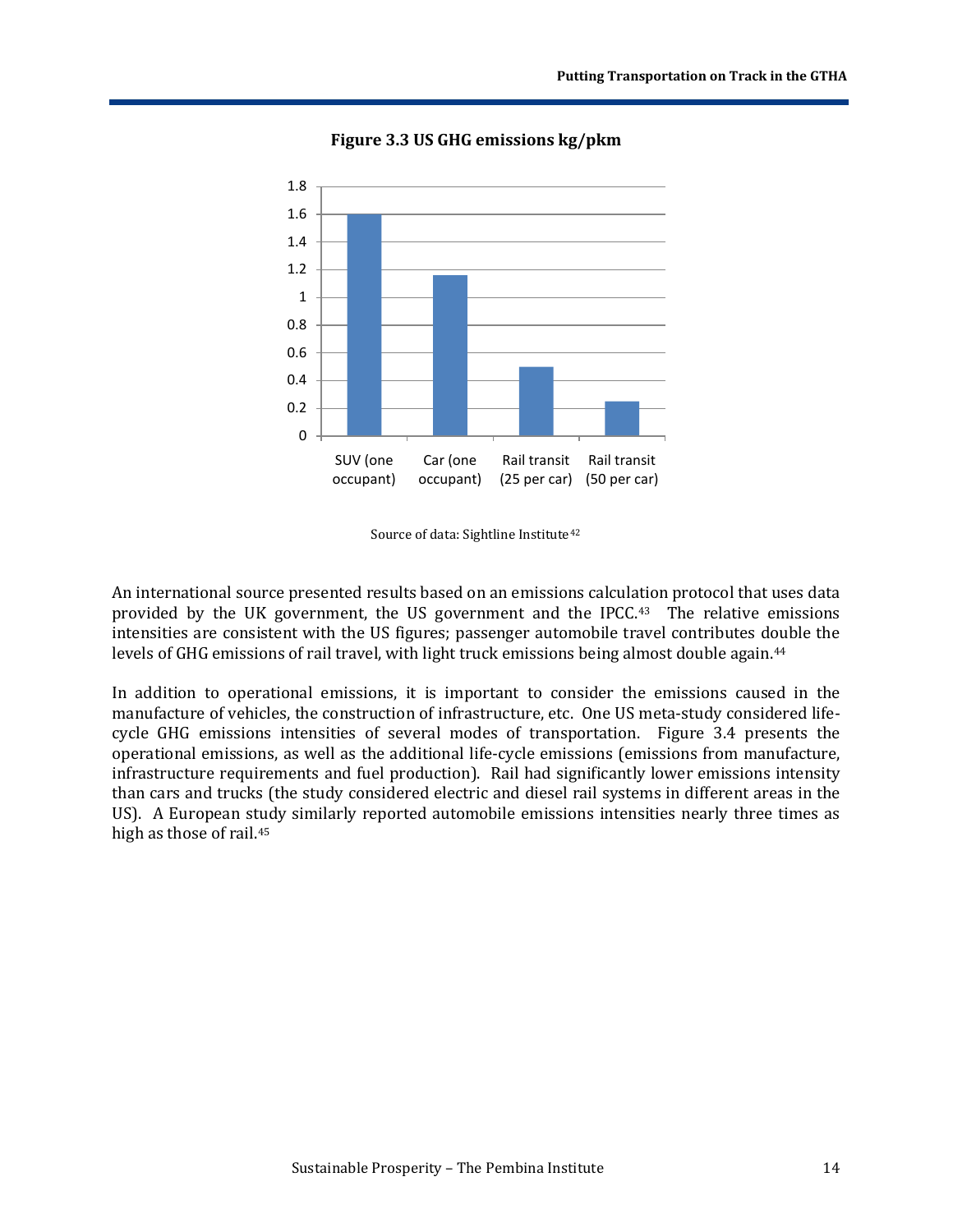

Figure 3.4 US GHG emissions intensity (g CO<sub>2</sub>e / PMT)

Source of data: M. Chester and A. Horvath<sup>[46](#page-30-7)</sup>

Reported emissions in various studies would be expected to vary due to types of trip studied (intercity, commuter, urban), GHG-intensity of energy sources (for electric trains and buses), and a number of other factors and assumptions. For example, an older Canadian modeling study conducted for the National Climate Change Strategy reported that inter-city rail transportation would be 12% more GHG-intensive than inter-city automobile, while inter-city bus would have less than a quarter the emissions of automobiles. This study, however, was based on the assumption of an occ[up](#page-30-9)ancy of 2.1 to 2.2 passengers per automobile.[47](#page-30-8) Occupancies in the GTHA are in fact closer to 1.2,48 which would result in the same data indicating that automobiles are significantly more GHG-intensive than both bus and rail (thus illustrating the sensitivity of modelling results to assumptions and methods). A more recent Canadian publication using Natural Resources Canada data indicated that even small cars are about four times as GHG-intensive as commuter rail, which in turn is more energy-intensive than light rail or subway.[49](#page-30-10)

The location of the transportation is also an important factor. Figures 3.5A and 3.5B illustrate that comparable forms of transportation emit more in the city than between cities (of course not all modes can be used in both settings). Nonetheless, even more pronounced is the difference between transit and automobile in either setting. Only a compact car with an occupancy of three – more than double the existing rates in the GTHA – would be comparable to per-passenger diesel train emissions. Note that emissions for electric train, subway and tram are based on Quebec's electricity generation, which produces extremely low levels of GHG emissions due to the predominance of hydro (Quebec burns no GHG-intensive coal, and only a third of the natural gas that Ontario  $burns.50$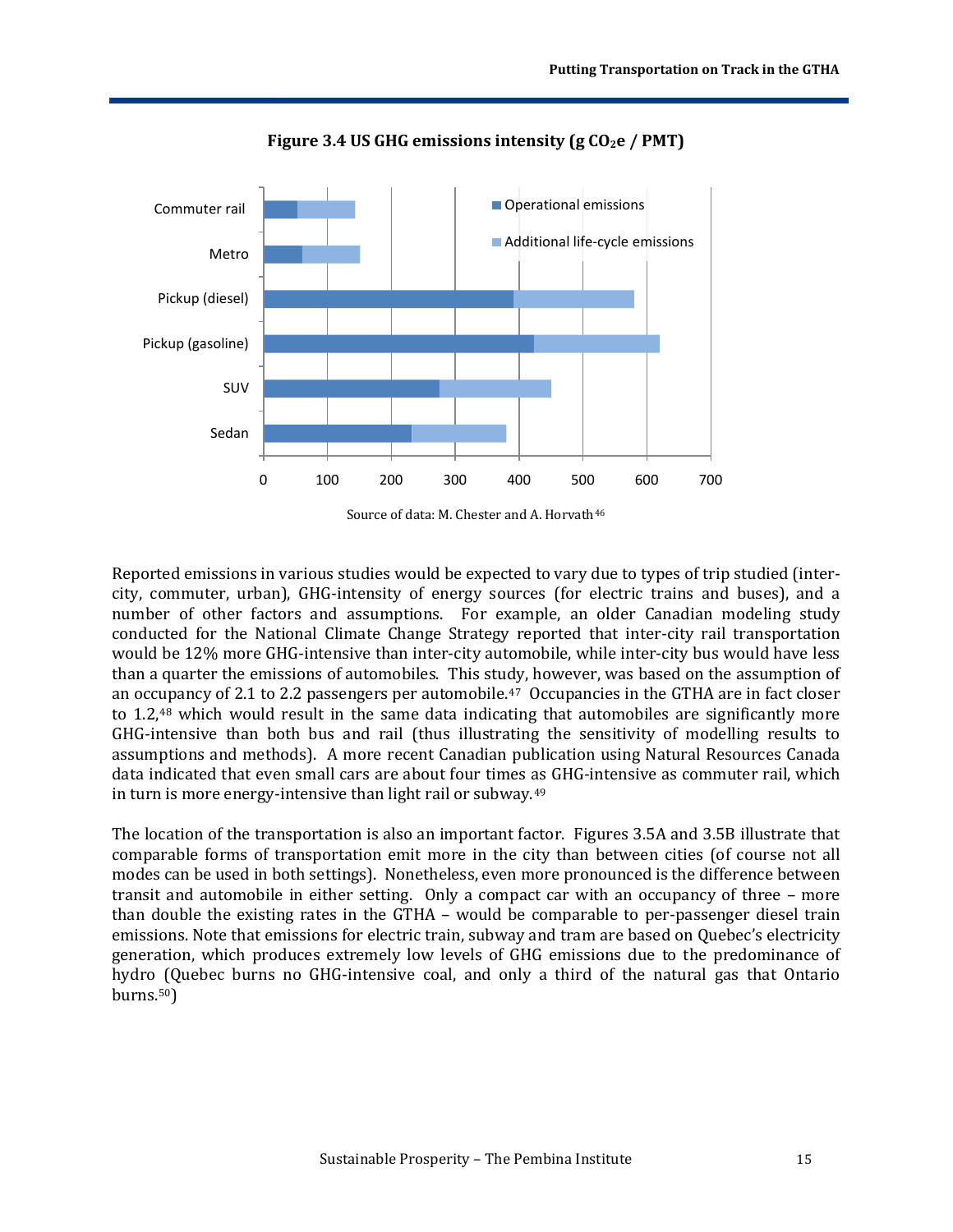

**Figure 3.5A Quebec Intercity Passenger CO2 Emissions (g / pkm)**

**Figure 3.5B Quebec Urban Passenger CO2 Emissions (g / pkm)**



Source of data: L. Gagnon, "Greenhouse Gas Emissions from Transportation Options"[51](#page-31-1)

As with passenger transportation, freight transportation GHG intensities vary considerably, depending on a number of factors. An IPCC report provides ranges of GHG-intensities world-wide for freight transport, taking into account various factors such as fuel source and vehicle configuration (figure 3.6). Note that the scale in 3.6 is logarithmic, not linear; the road freight emissions intensity range shown is roughly ten times higher than the range of rail freight.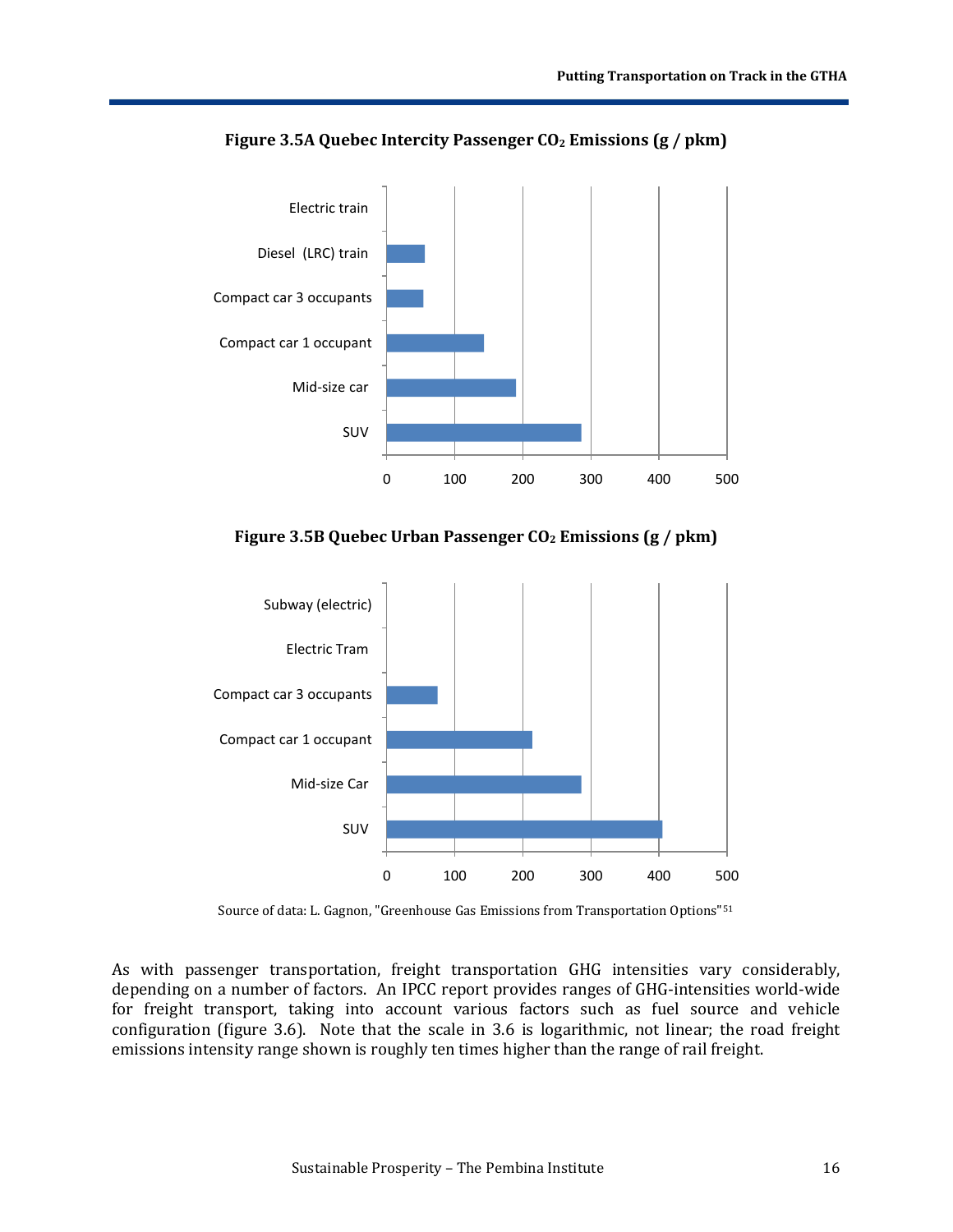

**Figure 3.6 Global freight GHG-intensity**

Source of figure: IPCC<sup>52</sup>

These global figures also hold in Ontario, where studies suggest the ratio of truck to rail freight GHG intensity is about five to one,<sup>[53](#page-31-3)</sup> and in the Great Lakes Region (see Figure 3.7). Environment Canada figures suggest the ratio nationally is eight to one. [54](#page-31-4) 

This significant emissions advantage of freight rail over trucking is due to the fuel efficiency differences; GHG emissi[on](#page-31-5)s are proportional to fuel consumption and rail is two to five times as fuel-efficient as trucking.<sup>55</sup>





Source of data: J. Winebrake, "Intermodal Freight Transport in the Great Lakes" [56](#page-31-6)

*"[M]oving freight by truck is one of the most emission-intensive ways of moving freight."* - Environment Canada [57](#page-31-7)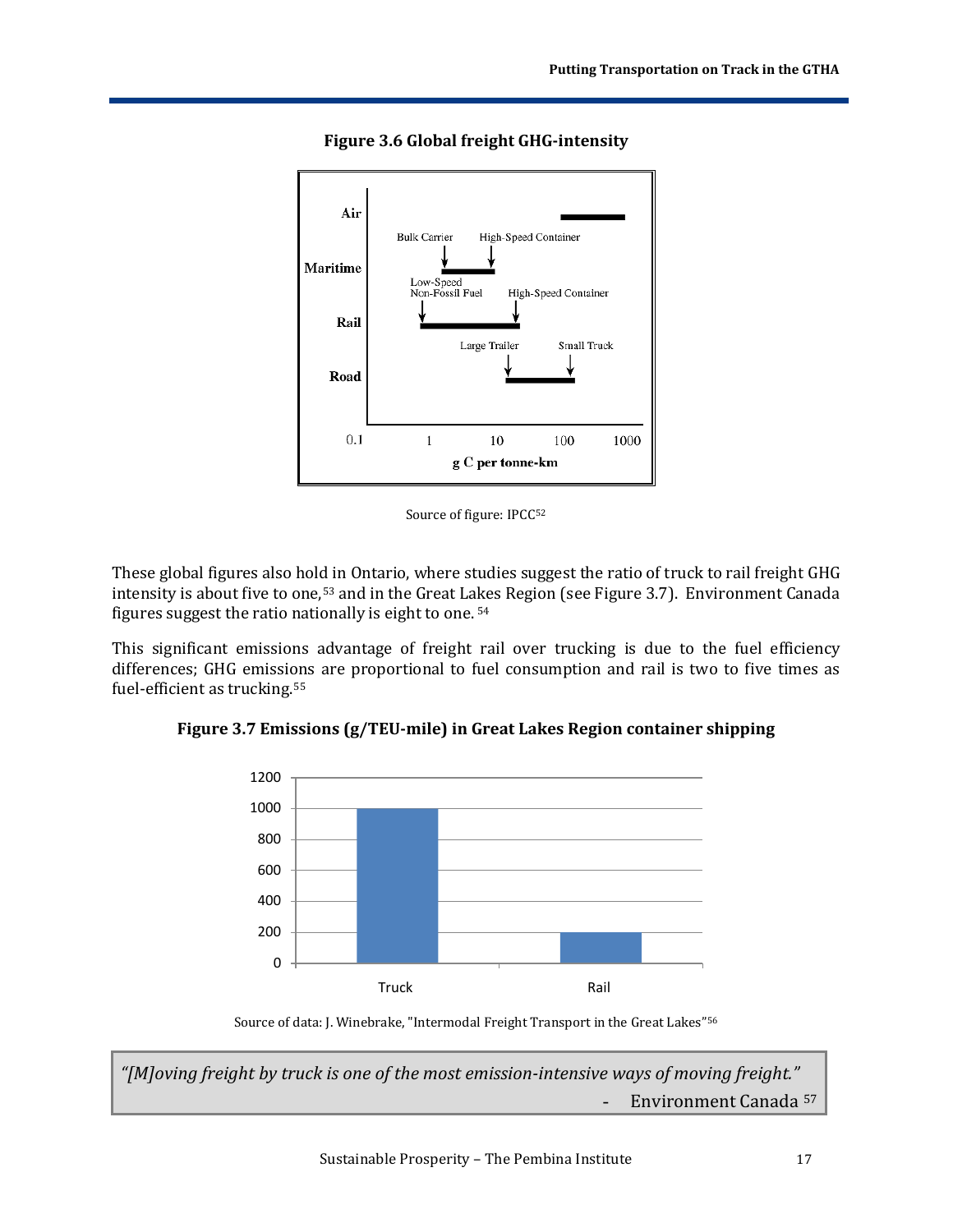#### <span id="page-18-0"></span>**Conclusions - GHGs**

As expected, the data on GHG emissions varies between studies. Several factors can make a significant difference in GHG emissions, including the location and type of transportation, the characteristics of the vehicle, occupancy / load, and the source of the energy.

On this latter point, as Ontario moves away from GHG-intensive coal combustion for electricity generation, rail transportation that relies on electricity (subways, streetcars, LRT and inter-city or freight rail if electrified) will become even less GHG-intensive.

Despite the variations between studies, important patterns do emerge. Although there is variation, road-based passenger travel is more GHG-intensive than rail-based passenger travel; the literature suggests road is roughly two to four times as GHG intensive as rail. Likewise trucking is on the order of five times as GHG-intensive than rail-freight transportation.

Furthermore, because of the superior efficiency of rail, and because of the high mode share of automobiles and trucking compared to rail, overall GHG emissions from road-based transportation are far higher than those from rail.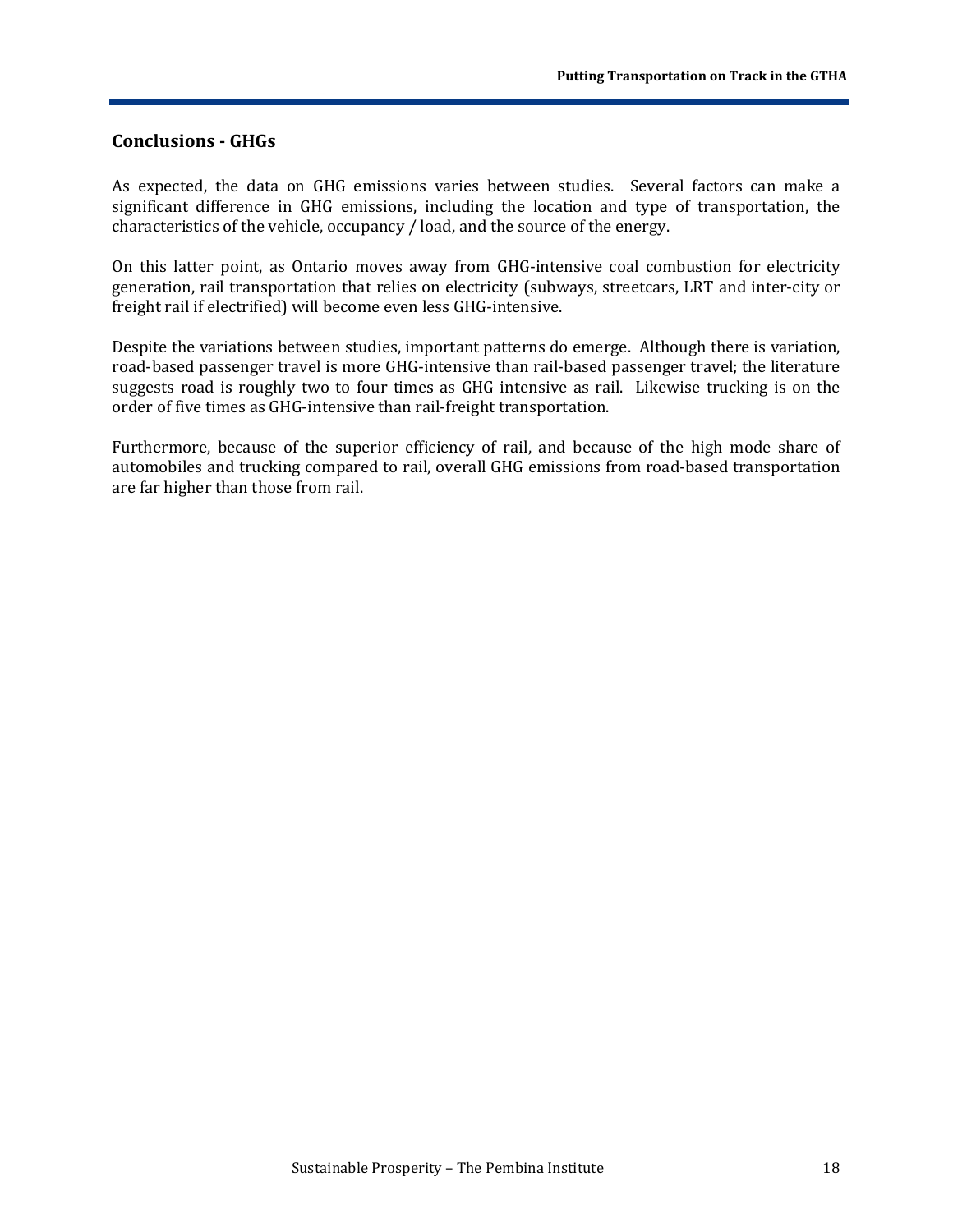### <span id="page-19-0"></span>**4. Criteria Air Contaminant Emissions**

As noted earlier, criteria ai[r c](#page-31-8)ontaminants (CACs) are a group of pollutants that cause air issues, such as smog and acid rain,<sup>58</sup> and have major health impacts. Transportation makes a significant contribution toward overall CAC levels.

Canada's National Pollutant Release Inventory breaks down pollutants by province and source (see Figure 4.1). In Ontario, transportation was a significant source of particulate emissions and smogforming volatile organic compounds (VOCs) and nitrogen oxides  $(NO<sub>x</sub>)$ , and the source of more than 85% of poisonous carbon monoxide (CO). A study of Toronto's emissions of these six contaminants yielded similar results.<sup>[59](#page-31-9)</sup> That study also noted that in Toronto  $NO<sub>x</sub>$  and  $PM<sub>10</sub>$  (particulate matter, of size 10 micrometers or smaller) are at "significant" levels compared to established standards - also noting that standards for any and all contaminants may need to be improved in light of epidemiological evidence.[60](#page-31-10) The same study pointed out that the small sources (vehicles and residential furnaces) collectively are more important than the few large sources (comm[erc](#page-31-11)ial and industrial sources), and that local contributions to summer smog are mostly from vehicles. <sup>61</sup>



**Figure 4.1 Proportion of Ontario CAC Emissions due to Transportation, 2008** 

Source of data: National Pollutant Release Inventory [62](#page-31-12)

NPRI data also breaks out the relative contributions of rail and road transportation to these CACs. As shown in Figure 4.2, road transportation is responsible for the majority of CAC emissions. For SOx, rail contributes fractionally (one-fifth) more emissions, Ontario-wide (diesel emissions depend on fuel sulphur content, which is low in GTHA passenger trains<sup>[63](#page-32-0)</sup>) while for  $PM_{2.5}$  road emissions are nearly double those of rail, and for  $PM_{10}$  and  $NO_x$  road emissions are roughly triple those of rail (the largest source of  $NO<sub>x</sub>$  being heavy trucks). For VOC and CO road transport contributes, respectively, 57 times and 199 times as much as rail. Sustainable Development Technology Canada data echo these results.[64](#page-32-1)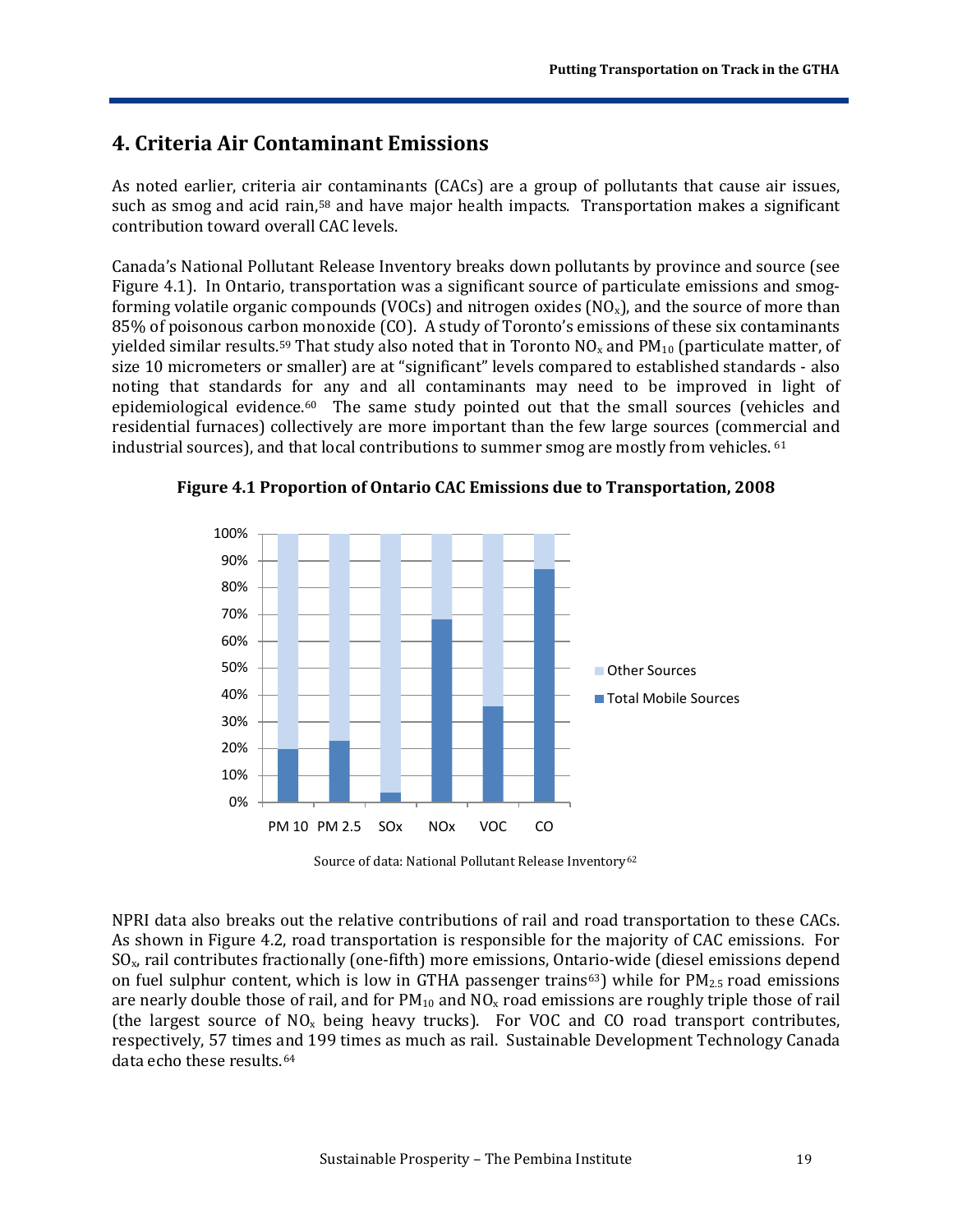

**Figure 4.2 Combined passenger and freight emission proportions in Ontario, 2008**

Source of data: National Pollutant Release Inventory<sup>[65](#page-32-2)</sup>

Closer to the GTHA, within the Toronto-Detroit trade corridor, the figures are similar. Trucking produced substantially higher  $NO<sub>x</sub>$ ,  $SO<sub>x</sub>$ , VOCs and PM emissions than rail. See figure 4.3.



**Figure 4.3 Toronto-Detroit Corridor Trade Emissions (kg/day)** 

Source of data: ICF Consulting, "North American Trade and Transp[ort](#page-32-3)ation Corridors: Environmental Impacts and Mitigation Strategies" 66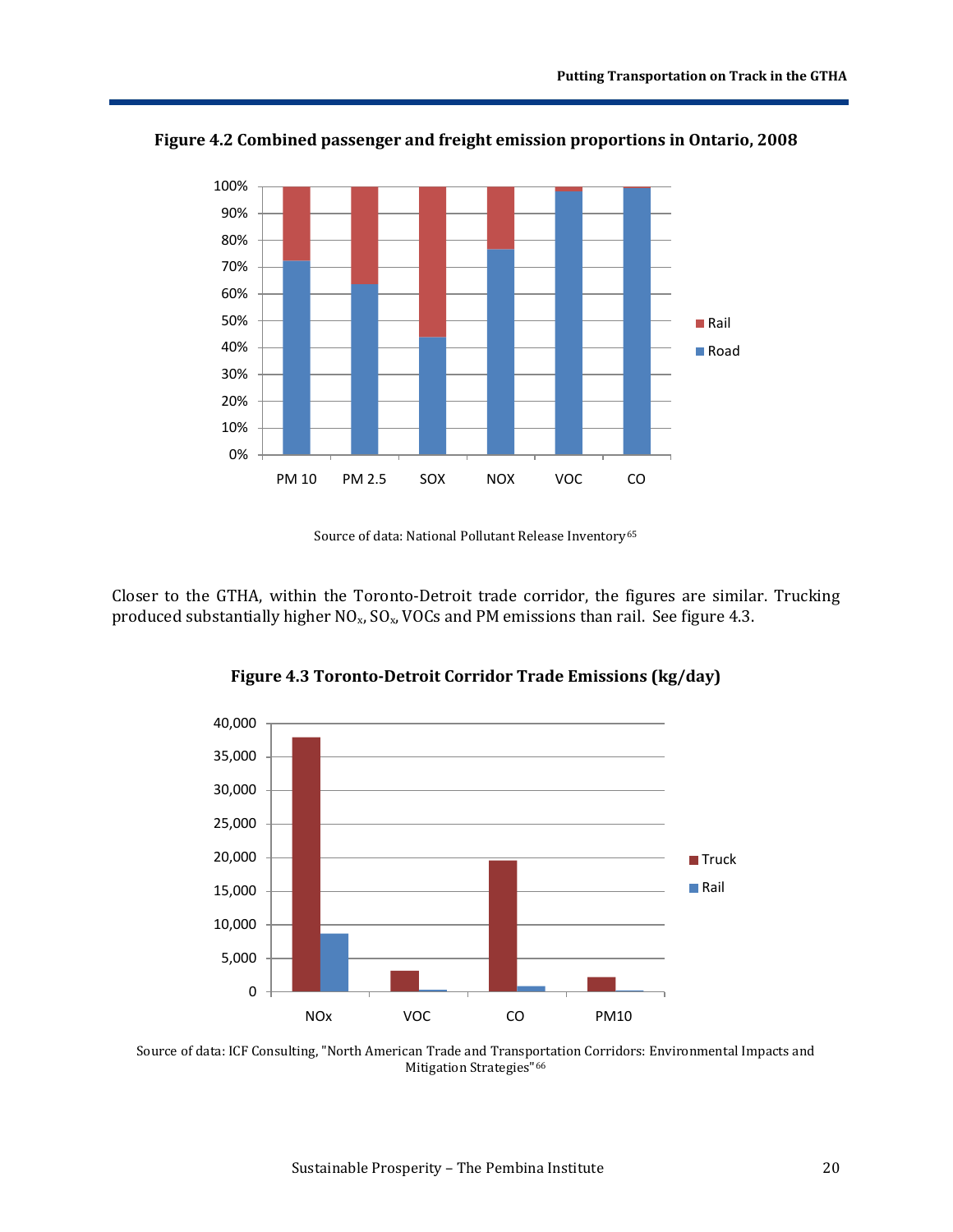#### <span id="page-21-0"></span>**CAC Emissions Intensity**

The emissions intensity picture is more complex for criteria air contaminants (CACs) than it is for GHGs. This is partly because there are several different CACs, and circumstances that cause emissions of one to be higher can cause another to be lower.

For example, emissions of VOCs – smog-forming volatile organic chemicals – tend to be lower for diesel than for comparable gasoline engines. However, particulate matter emissions tend to be higher in diesel engines than in comparable gasoline engines.<sup>67</sup> Nevertheless the results are generally consistent as between modes: other things being equal, the CAC emissions for rail and other forms of transit are lower than for automobiles.

Once again considering the full life-cycle analysis in the Chester and Horvath study,<sup>[68](#page-32-5)</sup> the following broad observations can be made:

- SO<sub>2</sub>: rail emissions intensity can be [low](#page-32-6)er or higher than for passenger automobiles, depending in part on energy source 69 (as noted above, for diesel this depends on fuel sulphur content, and passenger rail in the GTHA uses ultra low sulphur fuel);
- $\bullet$  NO<sub>x</sub>: rail emi[ssi](#page-32-7)ons intensity is, with a few exceptions, significantly lower than for passenger automobiles; 70
- VOC: rail emissions intensity is significantly lower than for passenger automobiles, with no exceptions;
- PM<sub>10</sub>: rail emissions intensity is significantly lower than for passenger automobiles, with no exceptions;
- CO: rail emissions intensity is more than an order of magnitude (ten times) lower for rail than for passenger automobiles (except for diesel passenger automobiles, which are about two to four times as intensive as passenger rail).

Closer to the GTHA, in container freight in the Great Lakes Region, trucking is more emissionsintensive than rail for both  $NO<sub>x</sub>$  and PM<sub>10</sub>, and less intensive for SOx.<sup>[71](#page-32-8)</sup>

*"[T]ravel by public transportation produces, on average, 95 percent less carbon monoxide, 90 percent less volatile organic compounds, and about 45 percent less carbon dioxide and nitrogen oxide, per passenger mile, as travel by private vehicles.*"

Shapiro, Hassett, and Arnold<sup>[72](#page-32-9)</sup>

Importantly in the discussion of CACs, emission control devices required to be added to fuelcombustion energy sources (in vehicle engines or combustion-based electricity generators) can be very effective at reducing some CAC emissions. (This is not the case with GHG emissions, which vary directly with the amount of energy consumed, and cannot be reduced effectively by add-on emission control devices.<sup>[73](#page-32-10)</sup>)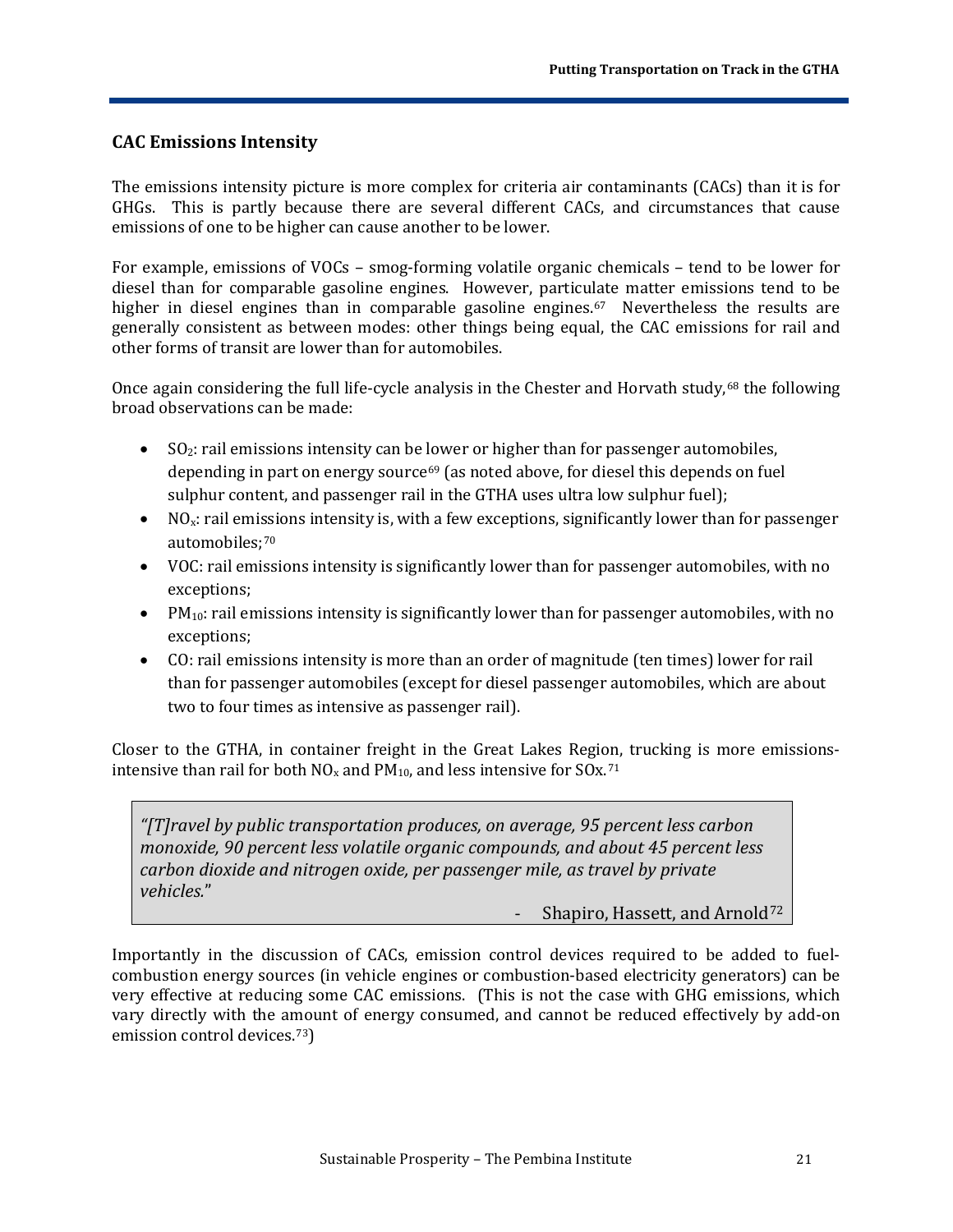Since the late 1960s and early 1970s, regulatory initiatives worldwide have set CAC emission standards that have resulted in significant reductions in CAC-intensity from combustion engines. Between 1990 and 2006 both diesel rail and trucking emissions intensities for some CACs declined significantly.<sup>[74](#page-32-11)</sup> For example the  $NO<sub>x</sub>$ , HC and PM10 standards for Tier 2 diesel locomotives, which GO Transit is currently meeting<sup>75</sup>, are about half those of uncontrolled locomotives (see Figure 4.4).[76](#page-33-0)

Tier 4 locomotives, expected to be commercially available as of 2015, will produce dramatically lower emissions, particularly  $NO<sub>x</sub>$  and PM – the most significant emissions for diesel locomotives (locomotives are not a major source of CO or HC emissions).[77](#page-33-1) Even compared to Tier 2 locomotives, Tier 4 locomotives will produce only 20% of the  $NO<sub>x</sub>$  emissions and 8% of the PM<sub>10</sub> emissions (see Figure 4.4).<sup>[78](#page-33-2)</sup>

One study concluded that new diesel emission standards will result in PM and  $NO<sub>x</sub>$  emissions from diesel multiple-unit trains being nearly as low as those of electric trains powered by a fairly clean electricity grid[.79](#page-33-3) Electric trains produce near-zero emissions at the site of usage, but some electricity generation sources (including coal and natural gas currently used in Ontario) create emissions elsewhere.[80](#page-33-4)

**Figure 4.4 Emissions intensity standards for line-haul diesel locomotives**



Source of data: US EPA<sup>[81](#page-33-5)</sup>

While emissions regulation is another reason for variability in results among studies (by jurisdiction and over time), it is also reason to hope that CAC emission intensity can be even further reduced in the future.

<span id="page-22-0"></span>Of course emissions intensity improvements on roads and on rail are undermined by large increases in numbers of motor vehicles. Thus shifting transportation to cleaner modes will be an important component of reducing overall emissions.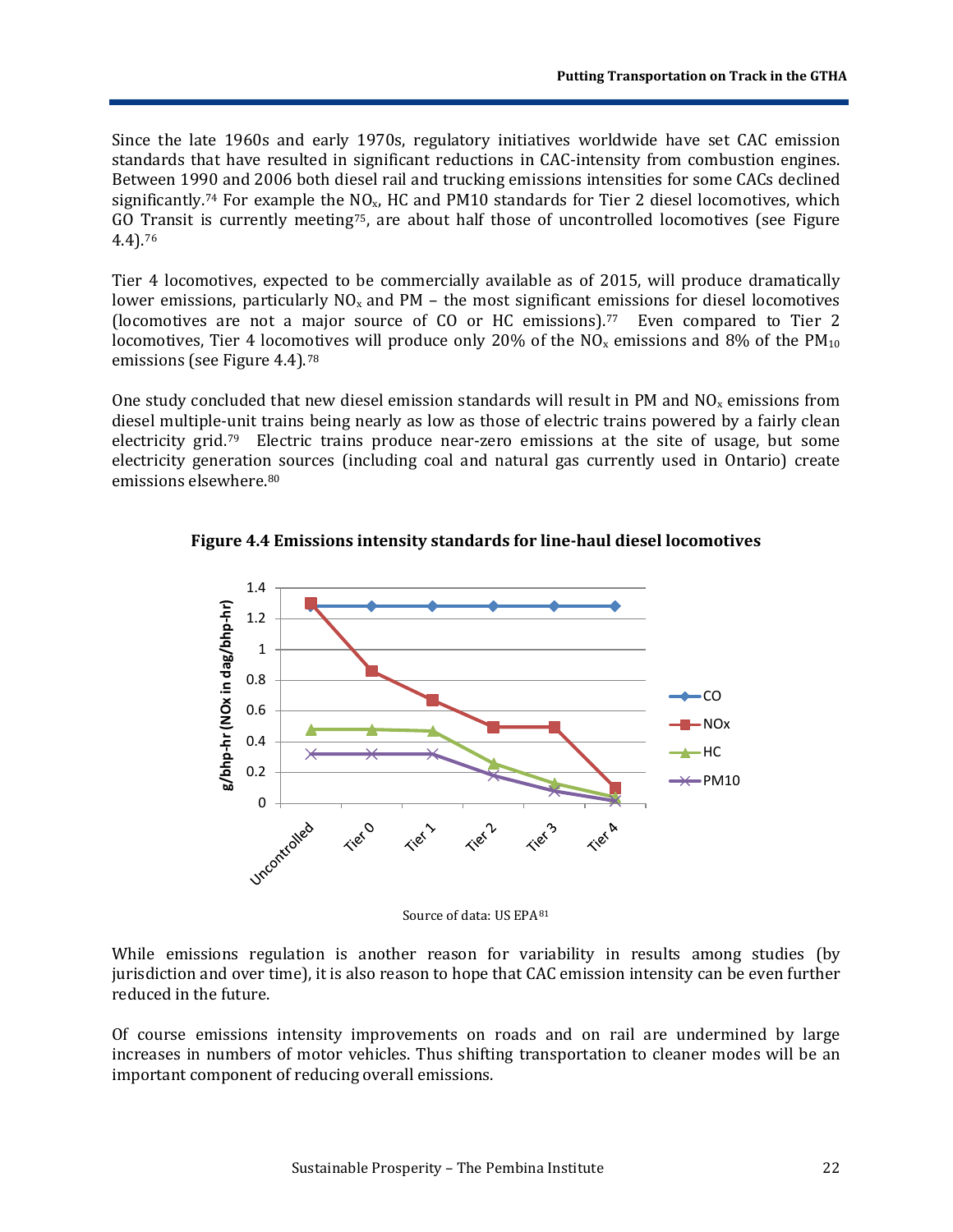#### **Conclusions - CACs**

CAC emissions are even more variable than those of GHGs, due to the number of CACs and their differences. However, some conclusions can be drawn.

First, transportation is an important contributor to overall CAC pollution levels, which have an enormous negative impact - including causing billions of dollars of costs and thousands of deaths every year in Ontario.

Second, while rail transportation can cause somewhat more  $SO<sub>x</sub>$  transportation emissions than road transportation, depending on fuel, road transportation contributes more of  $PM_{10}$ ,  $PM_{2.5}$  and NO<sub>x</sub>, and the vast majority of VOCs and CO.

Third, public policy and regulatory change can mandate reductions in CAC emissions from fossil fuel combustion sources. The decline in emissions from uncontrolled locomotives to Tier 4 locomotives is dramatic.

Fourth, because of rail's low and rapidly declining CAC emissions intensity, shifting some passenger and freight movement from roads to rail would reduce emissions from the transportation sector.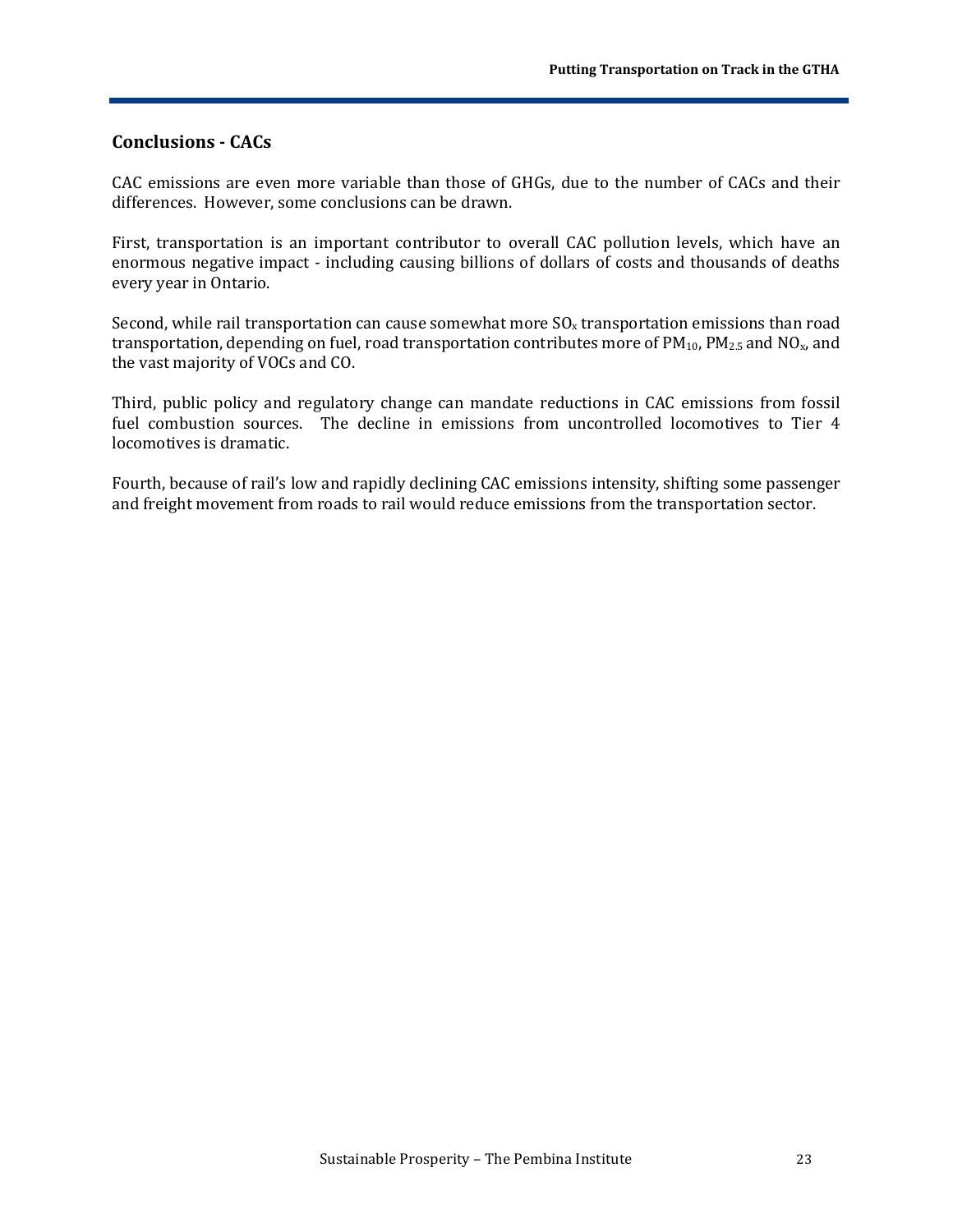### <span id="page-24-0"></span>**5. Conclusions**

The new openness to discussing the future of transportation in the GTHA could result in significant improvements in transportation, while reducing transportation-related emissions.

There are plans to shift some automobile passengers onto trains (urban and inter-urban) and some freight movement onto freight trains. The details of that shift have yet to be determined, which will require some discussion, including a discussion of emissions.

Fortunately, there are already studies available that give guidance on the types and amounts of emissions caused by various transportation modes. This survey has provided an overview of the major conclusions of those studies.

While there are significant variations between the studies, as is always the case, there are some conclusions that can be drawn.

First, transportation-related emissions constitute a large proportion of overall emissions in the GTHA. This is in part due to the mode share: automobiles and truck traffic make up the vast majority of passenger and freight movement respectively, and rail transportation has a much smaller mode share.

In relation to GHG emissions, a number of factors play a role in determining emissions from a given mode – including the source of energy used. However, it appears that rail-based passenger travel is less GHG-intensive than automobile-based passenger travel. Likewise rail-based freight less GHG-intensive than automobile-based passenger travel. transportation is less GHG-intensive than trucking. Furthermore, overall emissions from roadbased transportation are much higher than those from rail.

In relation to CAC emissions, there are more factors at play, including the differing natures of the individual CACs themselves, and public policy initiatives that have driven down CAC emissions over the last few decades. However, CAC emissions from transportation are still very considerable, and entail enormous economic and human health costs.

While rail transportation can contribute somewhat more  $SO_{x}$  emissions than road transportation, depending on fuel, road transportation contributes the majority of all other CACs, with significantly higher levels of  $PM_{10}$ ,  $PM_{2.5}$  and  $NQ_x$ , and vastly higher levels of VOCs and CO.

The literature is fairly consistent. While more data would always be useful, there is enough information to draw solid conclusions. In the GTHA, as elsewhere, rail transportation causes lower levels of emissions than does road transportation.

There is also enough information to begin to design and implement public policy instruments that will shift some of the traffic from road to rail and reduce emissions.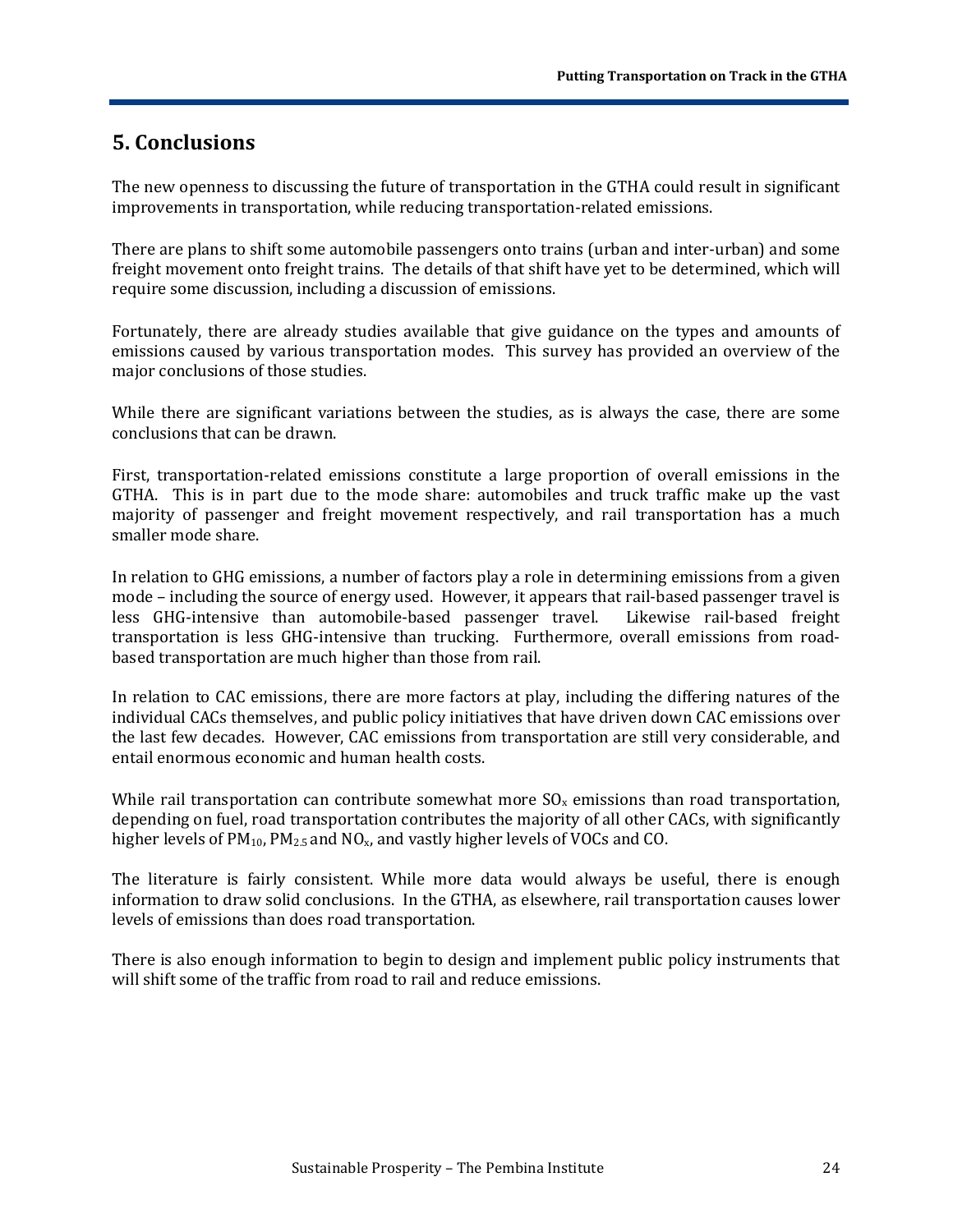# <span id="page-25-0"></span>**Appendix - Transportation Mode Shares**

Mode share, the proportion of transportation taken by various modes of transportation, varies across the GTHA. However, the large majority of personal and freight transportation is by motor vehicles on roadways.

Mode share can be measured in two ways: percentage of trips taken by the mode, or total length of travel taken by the mode.

#### *Passenger Transportation*

Passenger transportation mode shares for the Greater Toronto Area are set out in table A.1 below. Toronto mode shares (daily and peak hour) are set out in tables A.2 and A.3.

Toronto has significantly higher transit mode share than the larger area. However, even in Toronto, automobile transportation outweighs all other modes combined.

#### **Table A.1 GTHA / GTA Transportation Mode Share**

|                   | DMG (Weighted Avg) <sup>82</sup> | <b>Toronto City Summit</b><br>Alliance <sup>83</sup> |
|-------------------|----------------------------------|------------------------------------------------------|
| Automobile        | 81.2%                            | 78%                                                  |
| Transit           | 10.3%                            | 15%                                                  |
| Walking & Cycling | 5.9%                             | 7%                                                   |
| <b>Other</b>      | 2.6%                             |                                                      |
| <b>TOTAL</b>      | 100%                             | 100%                                                 |

**Note:** The DMG source includes Hamilton in its transportation mode shares. The Toronto City Summit Alliance defines the "Greater Toronto Area (GTA)" as the City of Toronto together with the regional municipalities of Durham, Halton, Peel and York (does not include Hamilton).

#### **Table A.2 City of Toronto Transportation Mode Share – Daily**

|                   | DMG <sup>84</sup> | City of               | <b>Toronto City</b>      | Pembina                |
|-------------------|-------------------|-----------------------|--------------------------|------------------------|
|                   |                   | Toronto <sup>85</sup> | Summit                   | Insitute <sup>87</sup> |
|                   |                   |                       | Alliance <sup>86</sup>   |                        |
| Automobile        | 67.1%             | 65%                   | 68%                      | 55%                    |
| Transit           | 23.2%             | 25%                   | $\overline{\phantom{0}}$ | 35%                    |
| Walking & Cycling | 8.2%              | 9%                    |                          | 9%                     |
| <b>Other</b>      | 1.5%              | 1%                    |                          | 1%                     |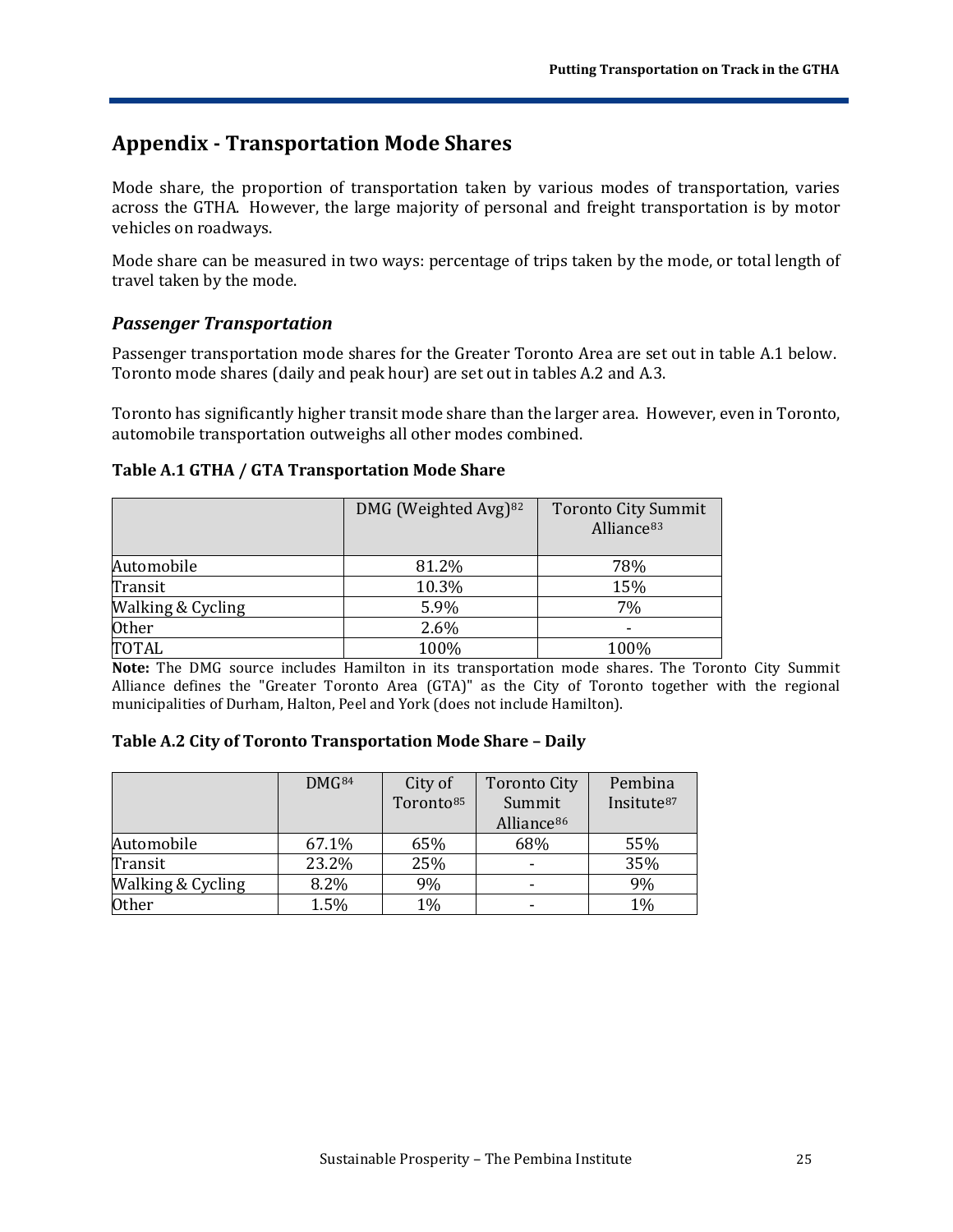|                   | City of               | <b>Toronto</b>         | City of               |
|-------------------|-----------------------|------------------------|-----------------------|
|                   | Toronto <sup>88</sup> | Environmental          | Toronto <sup>90</sup> |
|                   |                       | Alliance <sup>89</sup> |                       |
| Automobile        | 55%                   |                        | 55%                   |
| Transit           | 32%                   | 28%                    | 32%                   |
| Walking & Cycling | 13%                   |                        | 13%                   |
| <b>Other</b>      |                       |                        |                       |

#### **Table A.3 City of Toronto Transportation Mode Share – Peak Hours**

#### *Freight Transportation*

Surface freight transportation is comprised of longer distance carriage of goods and shorter trips. Shorter trips are generally road-based, delivered by trucks or other vehicles.

Comparisons between rail freight and truck freight can be made for longer-distance trips. In the Toronto-Detroit Corridor, truck[ing](#page-34-2) accounts for 71% of all freight.<sup>[91](#page-34-1)</sup> Within the GTHA, 89% of freight movements are by truck. <sup>92</sup> For both imports and exports, table A.4 shows the dominance of freight trucking by value of goods shipped across the Ontario/US border.

|               | <b>Exports</b> | Import |
|---------------|----------------|--------|
| Air           | 8.2            | 6.8    |
| Rail          | 25.1           | 8.5    |
| Road          | 61.1           | 83.3   |
| <b>Marine</b> | 3.6            | 0.8    |
| <b>Other</b>  | 2.0            | 0.6    |

#### **Table A.4 Ontario/US Exports and Imports Mode Share (% by value), 2001[93](#page-34-3)**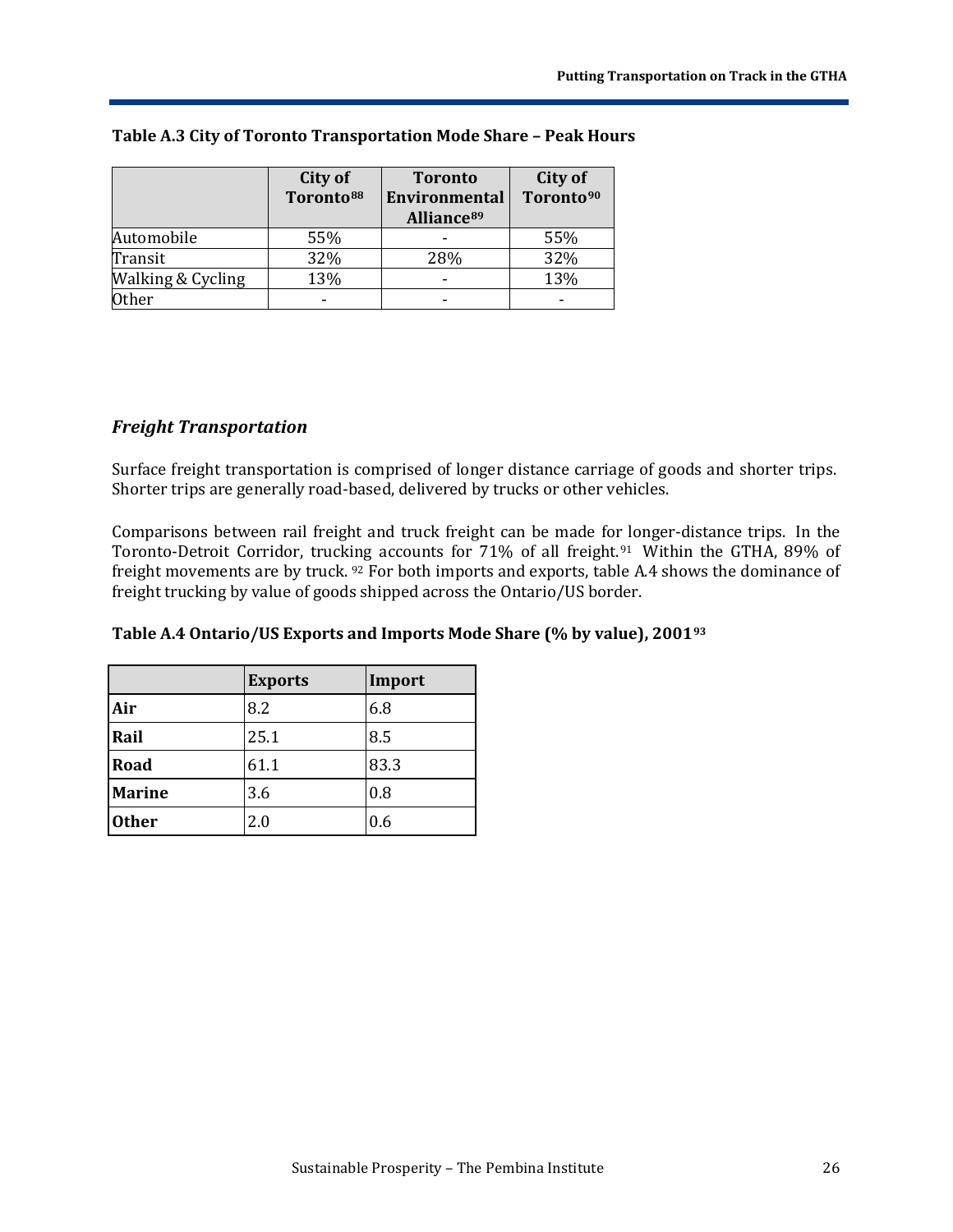# <span id="page-27-0"></span>**Endnotes**

<span id="page-27-1"></span><sup>1</sup> David Thompson is Director of Sustainable Communities for Sustainable Prosperity. He co-authored Sustainable Prosperity's "Smart Budget: A Background Paper on Environmental Pricing Reform for Local Governments," and was the principal researcher for "The Smart Budget Toolkit". He has also prepared briefing documents on EPR for the City of Edmonton and the Toronto City Summit Alliance. He has worked as a lawyer in government and in the civil society sector, in management, and as a small business owner. He has postgraduate degrees in law and environmental economics.

<span id="page-27-2"></span><sup>2</sup> "Go Green: Ontario's Action Plan on Climate Change", (Government of Ontario, August 2007) p.6, [http://www.ene.gov.on.ca/publications/6445e.pdf.](http://www.ene.gov.on.ca/publications/6445e.pdf)'

<span id="page-27-3"></span><sup>3</sup> Using intensity as an indicator of whether road or rail is more efficient (i.e. produces lower emissions levels per unit of travel) is helpful in determining which way to shift modes in order to reduce overall emissions. In addition to shifting modes, it is also useful to make each mode more efficient, and reduce total distances travelled. Note that measuring emissions intensity in order to compare relative efficiency across modes is fundamentally different from the use of the term "intensity" in the context of setting jurisdiction-wide GHG emissions targets. Setting GHG emission reduction *targets* on the basis of GHG intensity is pointless, as the only thing that matters regarding climate is overall emissions; climate change is caused by emissions, not emissions intensity. Because intensity-based emissions targets are likely misleading to some members of the public, they should be avoided.

<span id="page-27-4"></span><sup>4</sup> D. Adam, "I underestimated the threat, says Stern" (Guardian, April 18, 2008) [http://www.guardian.co.uk/environment/2008/apr/18/climatechange.carbonemissions.](http://www.guardian.co.uk/environment/2008/apr/18/climatechange.carbonemissions)

<span id="page-27-5"></span><sup>5</sup> AFX, "Volcker: Global warming bad for economy" (ABC Money, February 6, 2007) [http://www.abcmoney.co.uk/news/06200718912.htm.](http://www.abcmoney.co.uk/news/06200718912.htm)

<span id="page-27-6"></span><sup>6</sup> P. Ward, *Under a Green Sky: Global Warming, the Mass Extinctions of the Past, and What They Can Tell Us About Our Future* (Smithsonian, 2007). See also D. Beillo, "Mass Extinctions Tied to Past Climate Changes: Fossil and temperature records over the past 520 million years show a correlation between extinctions and climate change" (Scientific American, October 24, 2007)

http://www.scientificamerican.com/article.cfm?id=mass-extinctions-tied-to-past-climate-changes; S. Connor, "Climate change is linked to mass extinctions of past" (The Independent, October 24, 2007), [http://www.independent.co.uk/news/science/climate-change-is-linked-to-mass-extinctions-of-past-](http://www.independent.co.uk/news/science/climate-change-is-linked-to-mass-extinctions-of-past-397707.html)[397707.html.](http://www.independent.co.uk/news/science/climate-change-is-linked-to-mass-extinctions-of-past-397707.html)

<span id="page-27-7"></span><sup>7</sup> Peter Ward, "The Flooded Earth: Our Future in a World Without Ice Caps" (Basic Books, 2010) [http://floodedearth.com/.](http://floodedearth.com/) See also J. Owen, "The planet's future: Climate change 'will cause civilisation to collapse': Authoritative new study sets out a grim vision of shortages and violence – but amid all the gloom, there is some hope too" (The Independent, July 12, 2009)

[http://www.independent.co.uk/environment/climate-change/the-planets-future-climate-change-will-cause](http://www.independent.co.uk/environment/climate-change/the-planets-future-climate-change-will-cause-civilisation-to-collapse-1742759.html)[civilisation-to-collapse-1742759.html.](http://www.independent.co.uk/environment/climate-change/the-planets-future-climate-change-will-cause-civilisation-to-collapse-1742759.html)

<span id="page-27-8"></span><sup>8</sup> UN Secretary-General Ban Ki-Moon: United Nations, "Slowing -- and Reversing -- Climate Change Threat 'Defining Challenge of Our Age', Says Secretary-General, Following Release of United Nations Panel Report" (19 Nov 2007[\) http://www.un.org/News/Press/docs/2007/sgsm11283.doc.htm.](http://www.un.org/News/Press/docs/2007/sgsm11283.doc.htm)

<span id="page-27-9"></span><sup>9</sup> Stephen Harper: Office of the Prime Minister, "Prime Minister Stephen Harper calls for international consensus on climate change" (June 4, 2007)[, http://pm.gc.ca/eng/media.asp?id=1681.](http://pm.gc.ca/eng/media.asp?id=1681)

<span id="page-27-10"></span><sup>10</sup> Environment Canada, "National Inventory Report - Greenhouse Gas Sources and Sinks in Canada – Part 3" p.73, [http://www.ec.gc.ca/publications/492D914C-2EAB-47AB-A045-](http://www.ec.gc.ca/publications/492D914C-2EAB-47AB-A045-C62B2CDACC29/NationalInventoryReport19902008GreenhouseGasSourcesAndSinksInCanadaPart3.pdf) [C62B2CDACC29/NationalInventoryReport19902008GreenhouseGasSourcesAndSinksInCanadaPart3.pdf.](http://www.ec.gc.ca/publications/492D914C-2EAB-47AB-A045-C62B2CDACC29/NationalInventoryReport19902008GreenhouseGasSourcesAndSinksInCanadaPart3.pdf)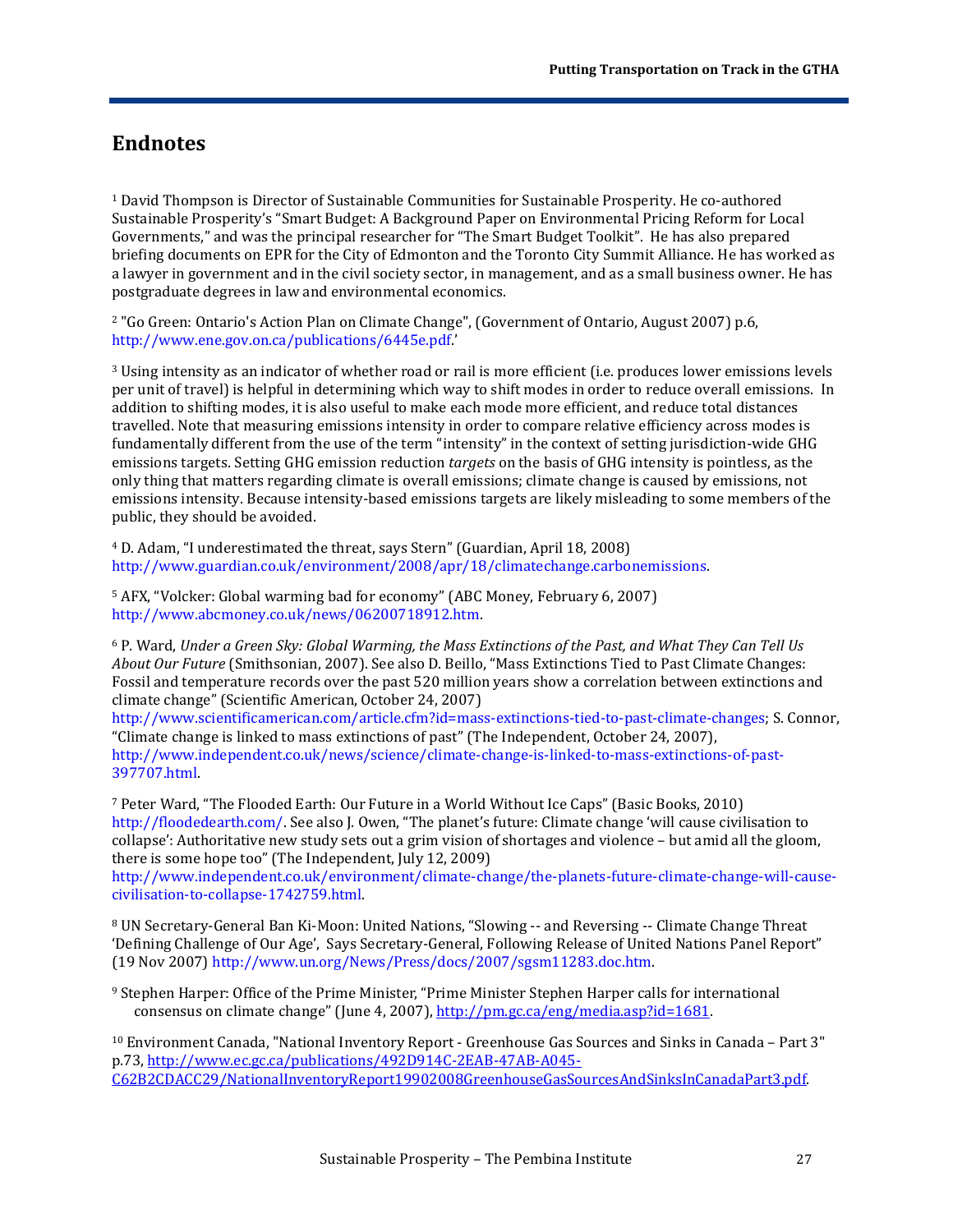<span id="page-28-0"></span><sup>11</sup> Environment Canada, "National Inventory Report - Greenhouse Gas Sources and Sinks in Canada – Part 3" p.113[, http://www.ec.gc.ca/publications/492D914C-2EAB-47AB-A045-](http://www.ec.gc.ca/publications/492D914C-2EAB-47AB-A045-C62B2CDACC29/NationalInventoryReport19902008GreenhouseGasSourcesAndSinksInCanadaPart3.pdf) [C62B2CDACC29/NationalInventoryReport19902008GreenhouseGasSourcesAndSinksInCanadaPart3.pdf.](http://www.ec.gc.ca/publications/492D914C-2EAB-47AB-A045-C62B2CDACC29/NationalInventoryReport19902008GreenhouseGasSourcesAndSinksInCanadaPart3.pdf)

<span id="page-28-1"></span>12Environment Canada, "National Inventory Report - Greenhouse Gas Sources and Sinks in Canada – Part 3" p.76, [http://www.ec.gc.ca/publications/492D914C-2EAB-47AB-A045-](http://www.ec.gc.ca/publications/492D914C-2EAB-47AB-A045-C62B2CDACC29/NationalInventoryReport19902008GreenhouseGasSourcesAndSinksInCanadaPart3.pdf) [C62B2CDACC29/NationalInventoryReport19902008GreenhouseGasSourcesAndSinksInCanadaPart3.pdf](http://www.ec.gc.ca/publications/492D914C-2EAB-47AB-A045-C62B2CDACC29/NationalInventoryReport19902008GreenhouseGasSourcesAndSinksInCanadaPart3.pdf)

<span id="page-28-2"></span><sup>13</sup> "Air Quality in Ontario - 2008 Report" (Ontario Ministry of Environment) [http://www.ene.gov.on.ca/publications/7356e.pdf.](http://www.ene.gov.on.ca/publications/7356e.pdf)

<span id="page-28-3"></span><sup>14</sup> CBC News, "Ontario's smog causes 9,500 deaths per year, medical association says" (June 6, 2008) [http://www.cbc.ca/health/story/2008/06/06/smog-deaths.html.](http://www.cbc.ca/health/story/2008/06/06/smog-deaths.html)

<span id="page-28-4"></span><sup>15</sup> Nearly 4,900 Ontarians are killed by infectious disease per year: J. Kwong, N. Crowcroft, M. Campitelli, S. Ratnasingham, N. Daneman, S. Deeks and D. Manuel, "Ontario Burden of Infectious Disease Study (Institute for Clinical Evaluative Sciences and Ontario Agency for Health Protection and Promotion, December 2010)<br>p.5. http://www.ices.on.ca/file/ONBOIDS FullReport intra.pdf.

<span id="page-28-5"></span> $16$  440 out of a total of 1,700 from air pollution: M. Campbell, K. Bassil, C. Morgan, M/Lalani, R. Macfarlane, and M. Bienfeld, "Air Pollution Burden of Illness from Traffic in Toronto – Problems and Solutions" (Nov 2007, Toronto Public Health)

http://www.toronto.ca/health/hphe/pdf/air\_pollution\_burden.pdf.

<span id="page-28-6"></span><sup>17</sup> Natural Resources Canada, Office of Energy Efficiency "Transportation Sector, Ontario, Table 2, Passenger Transportation Secondary Energy Use by Energy Source"<br>http://oee.nrcan.gc.ca/corporate/statistics/neud/dpa/tablestrends2/tran\_on\_2\_e\_4.cfm?attr=0.

<span id="page-28-7"></span>18 Natural Resources Canada, Office of Energy Efficiency "Transportation Sector, Ontario, Table 3, Freight Transportation Secondary Energy Use by Energy Source"

http://oee.nrcan.gc.ca/corporate/statistics/neud/dpa/tablestrends2/tran\_on\_3\_e\_4.cfm?attr=0.

<span id="page-28-8"></span><sup>19</sup> Data Management Group, "2006, 2001, 1996 and 1986 TRAVEL SURVEY SUMMARIES FOR THE GREATER TORONTO AND HAMILTON AREA" (University of Toronto, Department of Civil Engineering, October 2008) [http://www.dmg.utoronto.ca/pdf/tts/2006/travel\\_summaries\\_for\\_the\\_gtha/TTS\\_Report5\\_full.pdf,](http://www.dmg.utoronto.ca/pdf/tts/2006/travel_summaries_for_the_gtha/TTS_Report5_full.pdf) also reported at C. Burda, A. Bailie & G. Haines, "Driving Down Carbon: Reducing GHG Emissions from the Personal Transportation Sector in Ontario" (The Pembina Institute, April 2010) p.64-65 [http://pubs.pembina.org/reports/driving-down-carbon-report.pdf.](http://pubs.pembina.org/reports/driving-down-carbon-report.pdf) These averages were weighted by

distances travelled in Greater Golden Horseshoe Region (Toronto, Hamilton, Inner Suburbs, Outer Suburbs, Outer Centres and Rural Suburbs).

<span id="page-28-9"></span><sup>20</sup> Ministry of Transportation of Ontario, "Goods Movement in Central Ontario: Trends and Issues", (iTRANS Consulting, Technical Report, December 2004) p.113, 173&ff [http://www.itransconsulting.com/Papers/paper\\_goods.aspx.](http://www.itransconsulting.com/Papers/paper_goods.aspx)

<span id="page-28-10"></span><sup>21</sup> For a further discussion of the social, economic, and environmental impacts of motor-vehicle dependency and sprawl, see T. Litman, "Evaluating Transportation Land Use Impacts: Considering the Impacts, Benefits and Costs of Different Land Use Development Patterns" (Victoria Transportation Policy Institute, August 6, 2010), [http://www.vtpi.org/landuse.pdf.](http://www.vtpi.org/landuse.pdf)

<span id="page-28-11"></span><sup>22</sup> Government of Ontario, "MoveOntario 2020[" http://news.ontario.ca/opo/en/2007/06/moveontario-](http://news.ontario.ca/opo/en/2007/06/moveontario-2020.html)[2020.html;](http://news.ontario.ca/opo/en/2007/06/moveontario-2020.html) Government of Ontario, "Go Green: Ontario's Action Plan on Climate Change" (August 2007) pp. 9, 1[0 http://www.ene.gov.on.ca/publications/6445e.pdf.](http://www.ene.gov.on.ca/publications/6445e.pdf) 

<span id="page-28-12"></span><sup>23</sup> Metrolinx, "The Big Move: Transforming Transportation in the Greater Toronto and Hamilton Area" (Greater Toronto Transportation Authority, November 2008) pp. 58, 59. [http://www.metrolinx.com/Docs/big\\_move/TheBigMove\\_020109.pdf.](http://www.metrolinx.com/Docs/big_move/TheBigMove_020109.pdf)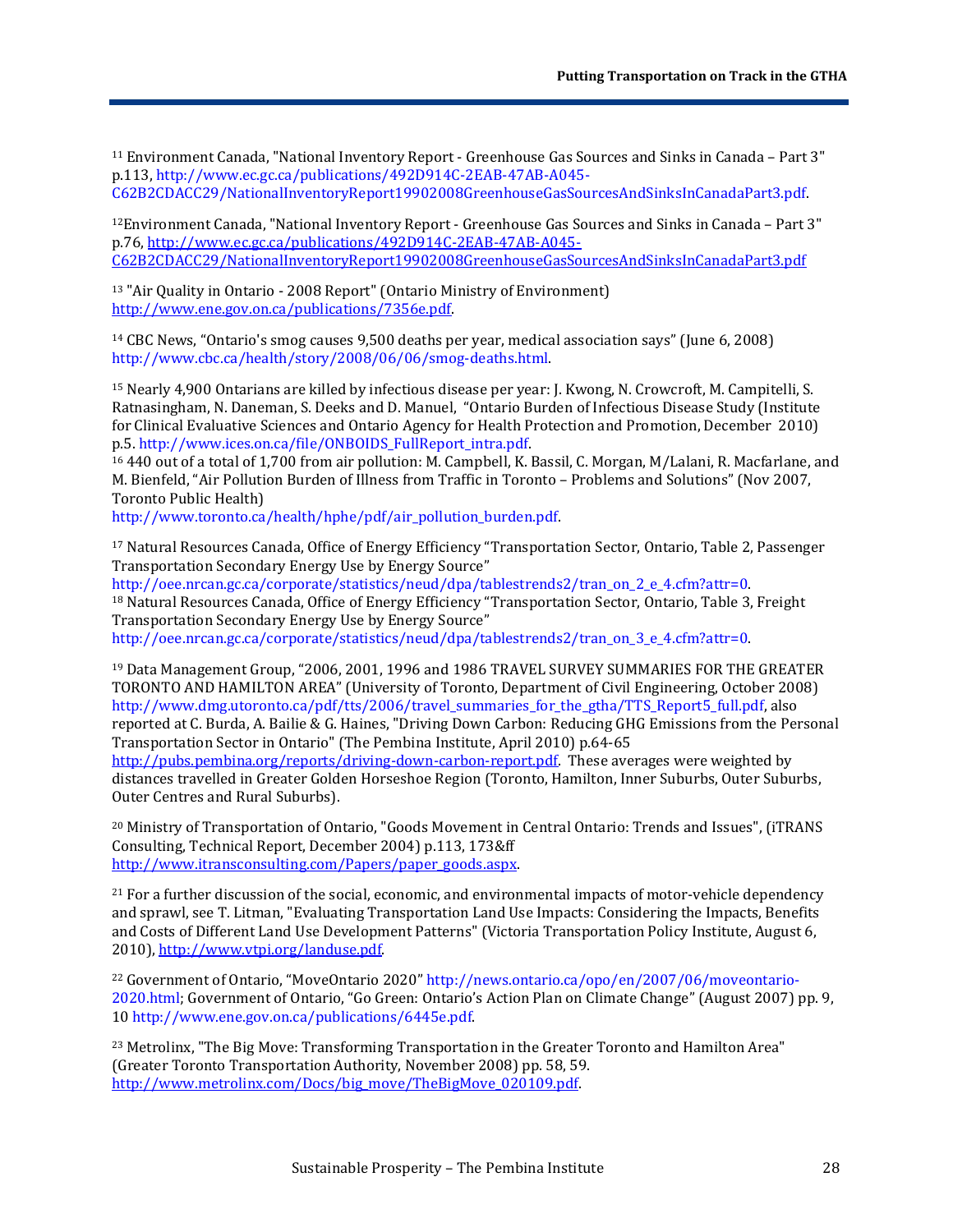<span id="page-29-0"></span><sup>24</sup> 26.3% of trips, compared to 16.6% baseline.

<span id="page-29-1"></span><sup>25</sup> 19km, compared to 26km baseline.

<span id="page-29-3"></span><span id="page-29-2"></span><sup>26</sup> 1.7 tonnes, compared to 2.2 tonnes baseline. <sup>27</sup> 77 minutes, compared to 109 minutes baseline.

<span id="page-29-4"></span><sup>28</sup> Metrolinx, "The Big Move: Transforming Transportation in the Greater Toronto and Hamilton Area" (Greater Toronto Transportation Authority, November 2008) p.55 [http://www.metrolinx.com/Docs/big\\_move/TheBigMove\\_020109.pdf.](http://www.metrolinx.com/Docs/big_move/TheBigMove_020109.pdf)

<span id="page-29-5"></span><sup>29</sup> Natural Resources Canada, Office of Energy Efficiency "Transportation Sector, Ontario, Table 8, GHG Emissions by Transportation Mode"

http://oee.nrcan.gc.ca/corporate/statistics/neud/dpa/tablestrends2/tran\_on\_8\_e\_4.cfm?attr=0.

<span id="page-29-6"></span><sup>30</sup> M. Campbell et al., "Air Pollution Burden of Illness from Traffic in Toronto – Problems and Solutions" (Toronto Public Health, November 2007) p.19,

[http://www.toronto.ca/health/hphe/pdf/air\\_pollution\\_burden.pdf,](http://www.toronto.ca/health/hphe/pdf/air_pollution_burden.pdf) reported in: ICF International, "Greenhouse Gases and Air Pollutants in the City of Toronto: Towards a Harmonized Strategy for Reducing Emissions" (Toronto Atmospheric Fund and Toronto Environment Office, June 2007) [http://www.toronto.ca/legdocs/mmis/2007/pe/bgrd/backgroundfile-4991.pdf.](http://www.toronto.ca/legdocs/mmis/2007/pe/bgrd/backgroundfile-4991.pdf)

<span id="page-29-7"></span><sup>31</sup> C. Burda, A. Bailie & G. Haines, "Driving Down Carbon: Reducing GHG Emissions from the Personal Transportation Sector in Ontario" (The Pembina Institute, April 2010) p.13, [http://pubs.pembina.org/reports/driving-down-carbon-report.pdf.](http://pubs.pembina.org/reports/driving-down-carbon-report.pdf)

<span id="page-29-8"></span><sup>32</sup> Environment Canada, "National Inventory Report - Greenhouse Gas Sources and Sinks in Canada – Part 3" p.113[, http://www.ec.gc.ca/publications/492D914C-2EAB-47AB-A045-](http://www.ec.gc.ca/publications/492D914C-2EAB-47AB-A045-C62B2CDACC29/NationalInventoryReport19902008GreenhouseGasSourcesAndSinksInCanadaPart3.pdf) [C62B2CDACC29/NationalInventoryReport19902008GreenhouseGasSourcesAndSinksInCanadaPart3.pdf](http://www.ec.gc.ca/publications/492D914C-2EAB-47AB-A045-C62B2CDACC29/NationalInventoryReport19902008GreenhouseGasSourcesAndSinksInCanadaPart3.pdf)

<span id="page-29-9"></span><sup>33</sup> Environment Canada, "National Inventory Report - Greenhouse Gas Sources and Sinks in Canada – Part 3" p.113[, http://www.ec.gc.ca/publications/492D914C-2EAB-47AB-A045-](http://www.ec.gc.ca/publications/492D914C-2EAB-47AB-A045-C62B2CDACC29/NationalInventoryReport19902008GreenhouseGasSourcesAndSinksInCanadaPart3.pdf) [C62B2CDACC29/NationalInventoryReport19902008GreenhouseGasSourcesAndSinksInCanadaPart3.pdf](http://www.ec.gc.ca/publications/492D914C-2EAB-47AB-A045-C62B2CDACC29/NationalInventoryReport19902008GreenhouseGasSourcesAndSinksInCanadaPart3.pdf)

<span id="page-29-10"></span><sup>34</sup> Another source remarked that "[e]missions from trucking account for approximately 89 per cent of GHG emissions from goods movement in Ontario:" "The Big Move Backgrounder: Climate Change and Energy Conservation" (Metrolinx, Dec. 2008)

[http://www.metrolinx.com/Docs/big\\_move/RTP\\_Backgrounder\\_Climate\\_Change\\_%20Energy\\_Conservation.](http://www.metrolinx.com/Docs/big_move/RTP_Backgrounder_Climate_Change_%20Energy_Conservation.pdf) [pdf,](http://www.metrolinx.com/Docs/big_move/RTP_Backgrounder_Climate_Change_%20Energy_Conservation.pdf) citing Transport Canada, Environment Canada, Natural Resources Canada, Department of Finance Canada, Industry Canada, and Marbek Resource Consultants.

<span id="page-29-11"></span><sup>35</sup> Natural Resources Canada, Office of Energy Efficiency "Transportation Sector, Ontario, Table 8, GHG Emissions by Transportation Mode"

[http://oee.nrcan.gc.ca/corporate/statistics/neud/dpa/tablestrends2/tran\\_on\\_8\\_e\\_4.cfm?attr=0.](http://oee.nrcan.gc.ca/corporate/statistics/neud/dpa/tablestrends2/tran_on_8_e_4.cfm?attr=0)

<span id="page-29-12"></span><sup>36</sup> Natural Resources Canada, Office of Energy Efficiency "Transportation Sector, Ontario, Table 8, GHG Emissions by Transportation Mode"

[http://oee.nrcan.gc.ca/corporate/statistics/neud/dpa/tablestrends2/tran\\_on\\_8\\_e\\_4.cfm?attr=0.](http://oee.nrcan.gc.ca/corporate/statistics/neud/dpa/tablestrends2/tran_on_8_e_4.cfm?attr=0) 

<span id="page-29-13"></span><sup>37</sup> P. Steenhof, C. Woudsma, E. Sparling "Greenhouse gas emissions and the surface transport of freight in Canada" (Science Direct, Transportation Research Part D 11, Elsevier) 2006, 369-376 at p.372 [http://www.env.uwaterloo.ca/planning/publications/Woudsma\\_GHG.pdf.](http://www.env.uwaterloo.ca/planning/publications/Woudsma_GHG.pdf)

<span id="page-29-14"></span><sup>38</sup> Sustainable Development Technology Canada, "Transportation - Industrial Freight Transportation", (Sustainable Development Business Case Report, November 2009), pp. 30-32, 99-101, [http://www.sdtc.ca/uploads/documents/en/BC\\_TRANS.pdf.](http://www.sdtc.ca/uploads/documents/en/BC_TRANS.pdf)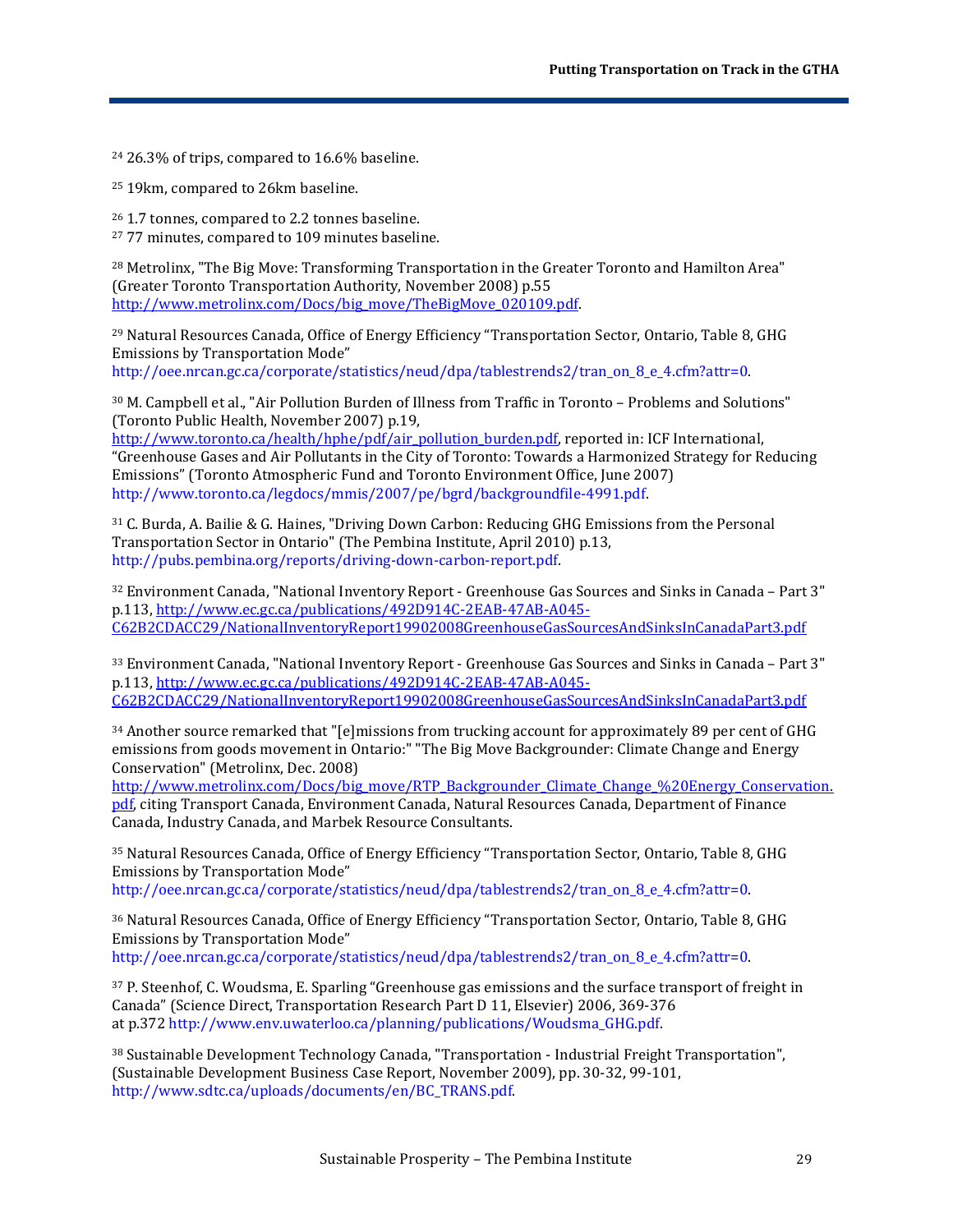<span id="page-30-0"></span><sup>39</sup> Natural Resources Canada, Office of Energy Efficiency "Transportation Sector, Ontario, Table 8, GHG Emissions by Transportation Mode"

http://oee.nrcan.gc.ca/corporate/statistics/neud/dpa/tablestrends2/tran\_on\_8\_e\_4.cfm?attr=0.

<span id="page-30-1"></span><sup>40</sup> Environment Canada, "National Inventory Report - Greenhouse Gas Sources and Sinks in Canada – Part 3" p.74, [http://www.ec.gc.ca/publications/492D914C-2EAB-47AB-A045-](http://www.ec.gc.ca/publications/492D914C-2EAB-47AB-A045-C62B2CDACC29/NationalInventoryReport19902008GreenhouseGasSourcesAndSinksInCanadaPart3.pdf) [C62B2CDACC29/NationalInventoryReport19902008GreenhouseGasSourcesAndSinksInCanadaPart3.pdf.](http://www.ec.gc.ca/publications/492D914C-2EAB-47AB-A045-C62B2CDACC29/NationalInventoryReport19902008GreenhouseGasSourcesAndSinksInCanadaPart3.pdf)

<span id="page-30-2"></span><sup>41</sup> 25 occupants per rail car is a US-wide average combining light, heavy, and commuter rail. C. Williams-Derry, "How Low-Carbon Can You Go: The Green Travel Ranking" (Sightline Institute, Feb 8, 2008) [http://www.sightline.org/maps/charts/climate-CO2byMode/?](http://www.sightline.org/maps/charts/climate-CO2byMode/).

<span id="page-30-3"></span><sup>42</sup> C. Williams-Derry, "How Low-Carbon Can You Go: The Green Travel Ranking" (Sightline Institute, Feb 8, 2008) [http://www.sightline.org/maps/charts/climate-CO2byMode/?](http://www.sightline.org/maps/charts/climate-CO2byMode/).

<span id="page-30-4"></span><sup>43</sup> World Resources Institute, "GHG Protocol tool for mobile combustion, Version 2.0" (2008) [http://www.ghgprotocol.org/calculation-tools/all-tools,](http://www.ghgprotocol.org/calculation-tools/all-tools) sourced at Greenfiniti, "Calculation Method" [http://www.greenfiniti.com/static/calculation\\_methods.aspx.](http://www.greenfiniti.com/static/calculation_methods.aspx) 

<span id="page-30-5"></span><sup>44</sup> Automobile and light truck factors averaged over a range of vehicle sizes and fuel types. World Resources Institute, "GHG Protocol tool for mobile combustion, Version 2.0" (2008) [http://www.ghgprotocol.org/calculation-tools/all-tools,](http://www.ghgprotocol.org/calculation-tools/all-tools) sourced at Greenfiniti, "Calculation Method" [http://www.greenfiniti.com/static/calculation\\_methods.aspx.](http://www.greenfiniti.com/static/calculation_methods.aspx) 

<span id="page-30-6"></span><sup>45</sup> G. Mellios & M. Giannouli, "Overall energy efficiency and specific CO2 emissions for passenger and freight emissions" (European Environment Agency, November 2005) p.10[, http://www.eea.europa.eu/data-and](http://www.eea.europa.eu/data-and-maps/indicators/overall-energy-efficiency-and-specific-1)[maps/indicators/overall-energy-efficiency-and-specific-1.](http://www.eea.europa.eu/data-and-maps/indicators/overall-energy-efficiency-and-specific-1)

<span id="page-30-7"></span><sup>46</sup> M. Chester and A. Horvath, "Life-cycle Energy and Emissions Inventories for Motorcycles, Diesel Automobiles, School Buses, Electric Buses, Chicago Rail, and New York City Rail" (UC Berkeley Center for Future Urban Transport, 2009[\) www.its.berkeley.edu/publications/UCB/2009/vwp/UCB-ITS-VWP-2009-](http://www.its.berkeley.edu/publications/UCB/2009/vwp/UCB-ITS-VWP-2009-2.pdf) [2.pdf.](http://www.its.berkeley.edu/publications/UCB/2009/vwp/UCB-ITS-VWP-2009-2.pdf) Full life cycle includes active operation (dark blue) and several other non-operational components, the largest of which vary by mode, but include vehicle manufacturing, infrastructure construction and operation, and fuel production (pale blue). Metro and commuter rail numbers are averages of four studies and three studies respectively. Operational emissions for trains varies significantly based on occupancy; this study used average occupancies from the National Transit Database (Chester and Horvath, page 11).

<span id="page-30-8"></span><sup>47</sup> Transportation Table of the National Climate Change Strategy Development 1999 Report, cited in "Chapter 11: Ferries, Intercity Buses and Passenger Trains" (Canadian Transportation Act Review Panel, 2001), [http://www.reviewcta-examenltc.gc.ca/english/pages/final/ch11e.htm.](http://www.reviewcta-examenltc.gc.ca/english/pages/final/ch11e.htm) Similarly Environment Canada used implicit vehicle occupancies of 1.6 (automobile) and 1.7 (light truck) in reporting equivalent GHG emission intensities for rail and car, with light trucks being 29% higher than either: Table 2-12, passenger activity / vehicle activity, Environment Canada, "National Inventory Report - Greenhouse Gas Sources and Sinks in Canada – Part 1" p.73[, http://www.ec.gc.ca/publications/492D914C-2EAB-47AB-A045-](http://www.ec.gc.ca/publications/492D914C-2EAB-47AB-A045-C62B2CDACC29/NationalInventoryReport19902008GreenhouseGasSourcesAndSinksInCanada.pdf) [C62B2CDACC29/NationalInventoryReport19902008GreenhouseGasSourcesAndSinksInCanada.pdf.](http://www.ec.gc.ca/publications/492D914C-2EAB-47AB-A045-C62B2CDACC29/NationalInventoryReport19902008GreenhouseGasSourcesAndSinksInCanada.pdf)

<span id="page-30-9"></span><sup>48</sup> C. Burda, A. Bailie & G. Haines, "Driving Down Carbon: Reducing GHG Emissions from the Personal Transportation Sector in Ontario" (The Pembina Institute, April 2010) p.37, [http://pubs.pembina.org/reports/driving-down-carbon-report.pdf.](http://pubs.pembina.org/reports/driving-down-carbon-report.pdf) Occupancy may be even lower for commuters: "During rush hour, the average Toronto-area car carries about 1.15 people" "GO Transit Green Initiatives - Quick Facts" (November 2009),

<span id="page-30-10"></span>http://www.gotransit.com/public/en/docs/publications/Quick Facts GO Transit Green Initiatives.pdf. <sup>49</sup> WWF, "Greenhouse Gas Calculations for the Living Planet Community Actions" p.3 [http://community.wwf.ca/Articles/LPW\\_GHG\\_Calculations.pdf.](http://community.wwf.ca/Articles/LPW_GHG_Calculations.pdf)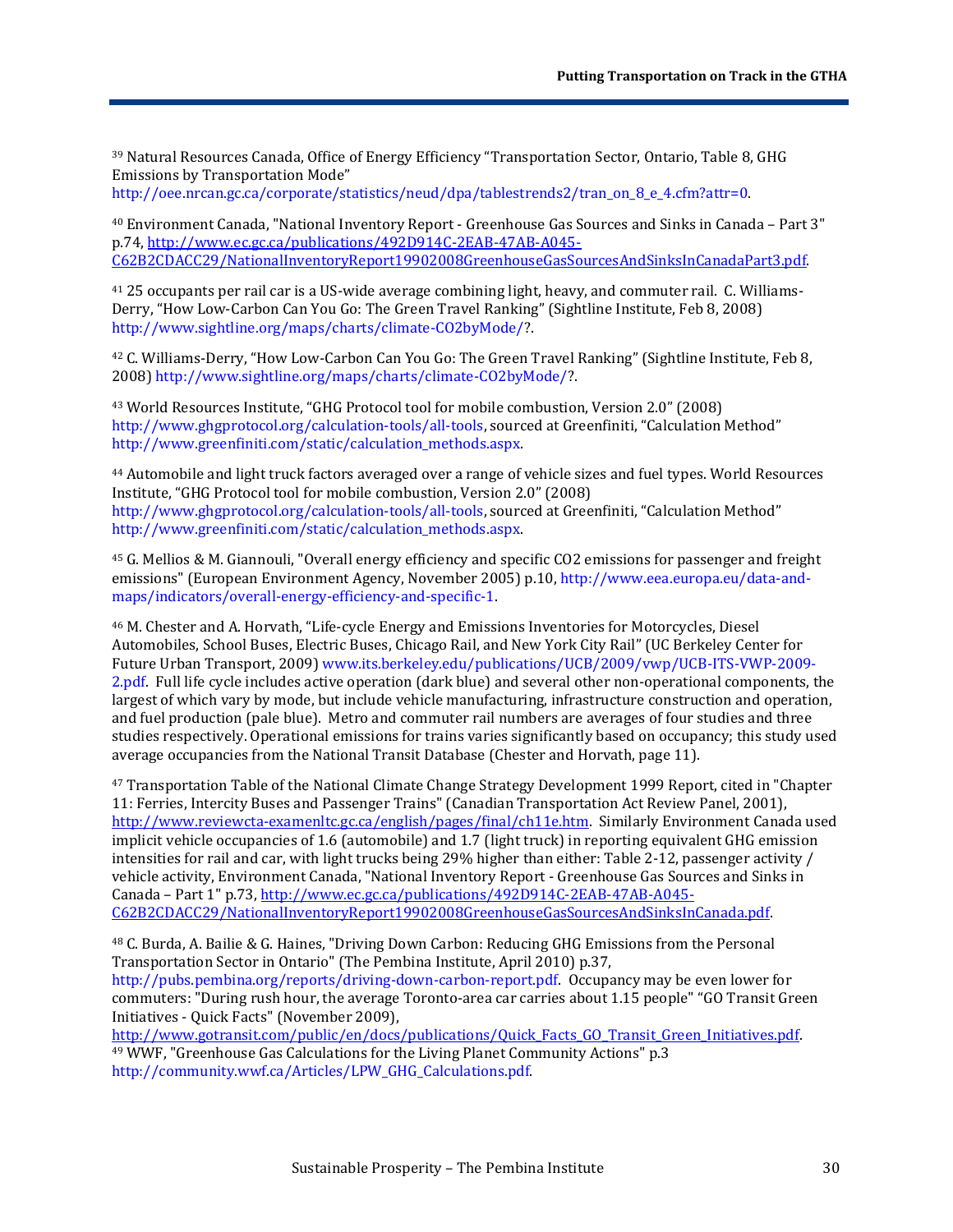<span id="page-31-0"></span><sup>50</sup> Statistics Canada, "Electric Power Generation, Transmission and Distribution 2007" [http://www.statcan.gc.ca/pub/57-202-x/57-202-x2007000-eng.pdf.](http://www.statcan.gc.ca/pub/57-202-x/57-202-x2007000-eng.pdf) 

<span id="page-31-1"></span><sup>51</sup> L. Gagnon, "Greenhouse Gas Emissions from Transportation Options" (Hydro-Quebec, September 2006) p.6, [http://www.hydroquebec.com/sustainable](http://www.hydroquebec.com/sustainable-development/documentation/pdf/options_energetiques/transport_en_2006.pdf)[development/documentation/pdf/options\\_energetiques/transport\\_en\\_2006.pdf.](http://www.hydroquebec.com/sustainable-development/documentation/pdf/options_energetiques/transport_en_2006.pdf)

<span id="page-31-2"></span><sup>52</sup> J. Penner, "Aviation and the Global Atmosphere" (Intergovernmental Panel on Climate Change, 1999) [http://www.ipcc.ch/ipccreports/sres/aviation/126.htm#img86.](http://www.ipcc.ch/ipccreports/sres/aviation/126.htm#img86) 

<span id="page-31-3"></span><sup>53</sup> "Rail consumes about 80 per cent less energy per tonne-kilometre than trucking for goods movement" - Transport Canada, Environment Canada, Natural Resources Canada, Department of Finance Canada, Industry Canada, and Marbek Resource Consultants (1998), "Foundation Paper on Climate Change: Transportation Sector," cited in "The Big Move Backgrounder: Climate Change and Energy Conservation" (Dec. 2008), p.8 [http://www.metrolinx.com/Docs/big\\_move/RTP\\_Backgrounder\\_Climate\\_Change\\_%20Energy\\_Conservation.](http://www.metrolinx.com/Docs/big_move/RTP_Backgrounder_Climate_Change_%20Energy_Conservation.pdf) [pdf.](http://www.metrolinx.com/Docs/big_move/RTP_Backgrounder_Climate_Change_%20Energy_Conservation.pdf)

<span id="page-31-4"></span><sup>54</sup> This higher figure may reflect a greater proportion of long-haul trips nationally, as compared to provincially. Environment Canada, "National Inventory Report - Greenhouse Gas Sources and Sinks in Canada – Part 1" p.75, [http://www.ec.gc.ca/publications/492D914C-2EAB-47AB-A045-](http://www.ec.gc.ca/publications/492D914C-2EAB-47AB-A045-C62B2CDACC29/NationalInventoryReport19902008GreenhouseGasSourcesAndSinksInCanada.pdf) [C62B2CDACC29/NationalInventoryReport19902008GreenhouseGasSourcesAndSinksInCanada.pdf.](http://www.ec.gc.ca/publications/492D914C-2EAB-47AB-A045-C62B2CDACC29/NationalInventoryReport19902008GreenhouseGasSourcesAndSinksInCanada.pdf)

<span id="page-31-5"></span><sup>55</sup> Federal Railroad Administration, "Final Report: Comparative Evaluation of Rail and Truck Fuel Efficiency on Competitive Corridors" (Nov. 19, 2009) p.4 [http://www.fra.dot.gov/Downloads/Comparative\\_Evaluation\\_Rail\\_Truck\\_Fuel\\_Efficiency.pdf.](http://www.fra.dot.gov/Downloads/Comparative_Evaluation_Rail_Truck_Fuel_Efficiency.pdf) 

<span id="page-31-6"></span><sup>56</sup> J. Winebrake, "Intermodal Freight Transport in the Great Lakes: Development and Application of a Great Lakes Geographic Intermodal Freight Transport Model", (Great Lakes Maritime Research Institute and Rochester Institute of Technology, October 2008) p.14[, http://www.glmri.org/downloads/winebrake08a.pdf.](http://www.glmri.org/downloads/winebrake08a.pdf) A TEU is a twenty-foot container equivalent unit.

<span id="page-31-7"></span><sup>57</sup> Environment Canada, "National Inventory Report - Greenhouse Gas Sources and Sinks in Canada – Part 1" p.74, [http://www.ec.gc.ca/publications/492D914C-2EAB-47AB-A045-](http://www.ec.gc.ca/publications/492D914C-2EAB-47AB-A045-C62B2CDACC29/NationalInventoryReport19902008GreenhouseGasSourcesAndSinksInCanada.pdf) [C62B2CDACC29/NationalInventoryReport19902008GreenhouseGasSourcesAndSinksInCanada.pdf.](http://www.ec.gc.ca/publications/492D914C-2EAB-47AB-A045-C62B2CDACC29/NationalInventoryReport19902008GreenhouseGasSourcesAndSinksInCanada.pdf)

<span id="page-31-8"></span><sup>58</sup> Environment Canada, "Criteria Air Contaminants and Related Pollutants" [http://www.ec.gc.ca/Air/default.asp?lang=En&n=7C43740B-1.](http://www.ec.gc.ca/Air/default.asp?lang=En&n=7C43740B-1) 

<span id="page-31-9"></span><sup>59</sup> In the Toronto-focussed study, a different methodology was used. Some transportation proportions were higher (notably PM10) and others were lower (notably VOC). ICF International, "Greenhouse Gases and Air Pollutants in the City of Toronto: Towards a Harmonized Strategy for Reducing Emissions" (Toronto Atmospheric Fund and Toronto Environment Office, June 2007) p.64 [http://www.toronto.ca/legdocs/mmis/2007/pe/bgrd/backgroundfile-4991.pdf.](http://www.toronto.ca/legdocs/mmis/2007/pe/bgrd/backgroundfile-4991.pdf)

<span id="page-31-10"></span><sup>60</sup> ICF International, "Greenhouse Gases and Air Pollutants in the City of Toronto: Towards a Harmonized Strategy for Reducing Emissions" (Toronto Atmospheric Fund and Toronto Environment Office, June 2007) p.35, note 20[. http://www.toronto.ca/legdocs/mmis/2007/pe/bgrd/backgroundfile-4991.pdf.](http://www.toronto.ca/legdocs/mmis/2007/pe/bgrd/backgroundfile-4991.pdf)

<span id="page-31-11"></span><sup>61</sup> ICF International, "Greenhouse Gases and Air Pollutants in the City of Toronto: Towards a Harmonized Strategy for Reducing Emissions" (Toronto Atmospheric Fund and Toronto Environment Office, June 2007) pp.67-68.

[http://www.toronto.ca/legdocs/mmis/2007/pe/bgrd/backgroundfile-4991.pdf.](http://www.toronto.ca/legdocs/mmis/2007/pe/bgrd/backgroundfile-4991.pdf)

<span id="page-31-12"></span><sup>62</sup> National Pollutant Release Inventory , "2007 Air Pollutant Emissions for Ontario" (Environment Canada, May 2009)[, http://www.ec.gc.ca/pdb/websol/emissions/ap/ap\\_query\\_e.cfm.](http://www.ec.gc.ca/pdb/websol/emissions/ap/ap_query_e.cfm)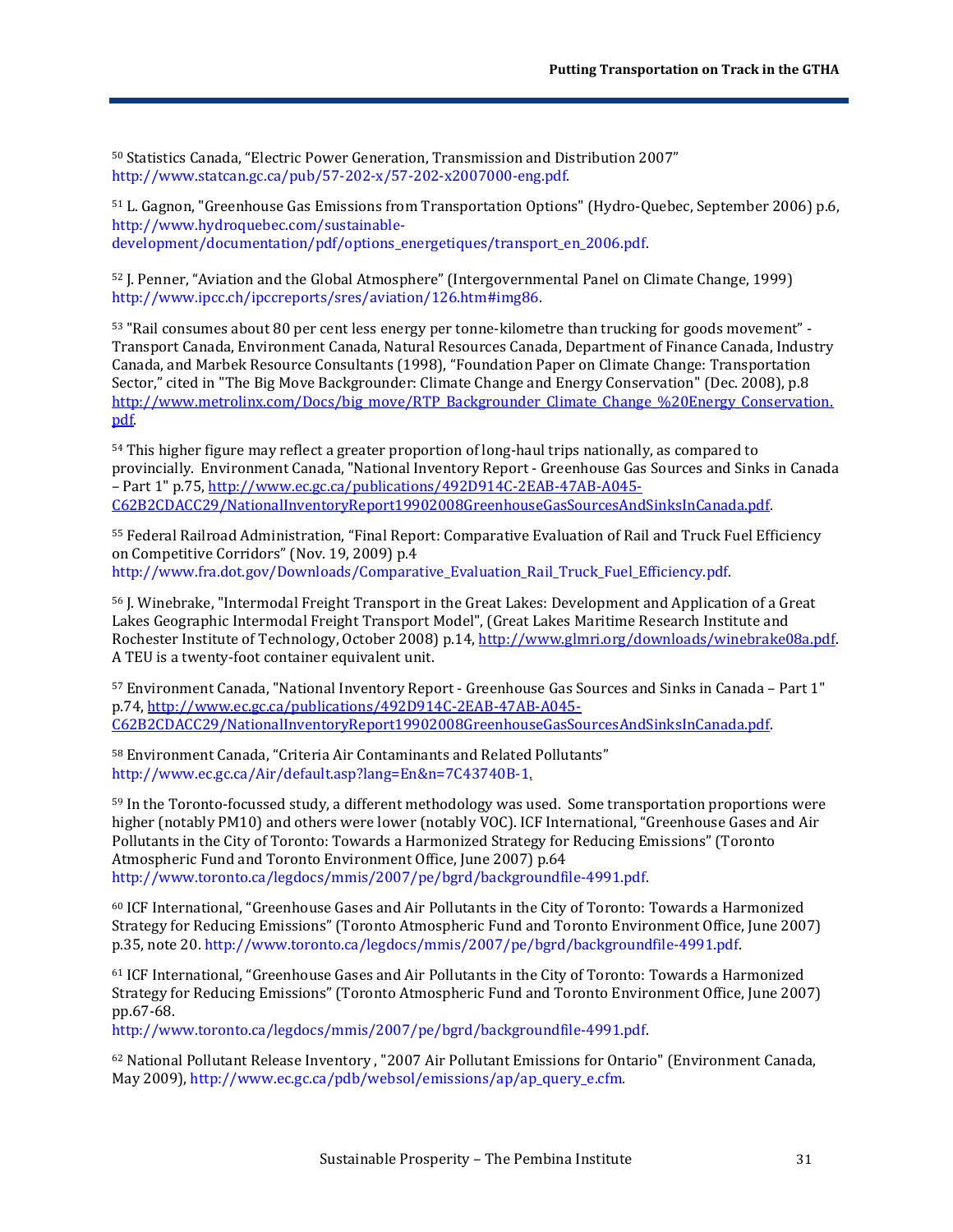<span id="page-32-0"></span> $63$  SOx emissions of trains depends on the sulphur content of fuel used. GO Transit uses ultra-low sulphur fuel. Transport Canada, "Locomotive Emissions Monitoring Program 2007"

<span id="page-32-1"></span>[http://www.tc.gc.ca/eng/programs/environment-ecofreight-about-voluntary-racemissions2007-7-342.htm.](http://www.tc.gc.ca/eng/programs/environment-ecofreight-about-voluntary-racemissions2007-7-342.htm) <sup>64</sup> Sustainable Development Technology Canada, "Transportation - Industrial Freight Transportation", (Sustainable Development Business Case Report, November 2009), pp. 30-32, 99-101, [http://www.sdtc.ca/uploads/documents/en/BC\\_TRANS.pdf.](http://www.sdtc.ca/uploads/documents/en/BC_TRANS.pdf) 

<span id="page-32-2"></span><sup>65</sup> National Pollutant Release Inventory , "2007 Air Pollutant Emissions for Ontario" (Environment Canada, May 2009)[, http://www.ec.gc.ca/pdb/websol/emissions/ap/ap\\_query\\_e.cfm.](http://www.ec.gc.ca/pdb/websol/emissions/ap/ap_query_e.cfm) According to Environment Canada, "the air pollutant emissions data was compiled in collaboration with provincial, territorial and regional environmental agencies using the latest emission estimation methodologies. It represents the most comprehensive information on emissions of key air pollutants available in Canada."

<span id="page-32-3"></span><sup>66</sup> Source: ICF Consulting, "North American Trade and Transportation Corridors: Environmental Impacts and Mitigation Strategies", (Prepared for the North American Commission for Environmental Cooperation, August 2001) p.18, [http://www.cec.org/Storage/41/3313\\_Trade\\_Corridors\\_Final-e1\\_EN.PDF.](http://www.cec.org/Storage/41/3313_Trade_Corridors_Final-e1_EN.PDF)

<span id="page-32-4"></span><sup>67</sup> B.C. Government, "Air Pollution and Greenhouse Gases from Different Commuting Options" [http://www.env.gov.bc.ca/epd/bcairquality/topics/emissions-transportation-options.html.](http://www.env.gov.bc.ca/epd/bcairquality/topics/emissions-transportation-options.html) 

<span id="page-32-5"></span><sup>68</sup> M. Chester and A. Horvath, "Life-cycle Energy and Emissions Inventories for Motorcycles, Diesel Automobiles, School Buses, Electric Buses, Chicago Rail, and New York City Rail" (UC Berkeley Center for Future Urban Transport, 2009), pages 14-19, [www.its.berkeley.edu/publications/UCB/2009/vwp/UCB-ITS-](http://www.its.berkeley.edu/publications/UCB/2009/vwp/UCB-ITS-VWP-2009-2.pdf)[VWP-2009-2.pdf.](http://www.its.berkeley.edu/publications/UCB/2009/vwp/UCB-ITS-VWP-2009-2.pdf) Full life cycle includes active operation and several other non-operational components, the largest of which vary by mode, but include vehicle manufacturing, infrastructure construction and operation, and fuel production. Metro and commuter rail numbers are averages of four studies and three studies respectively. Operational emissions for trains varies significantly based on occupancy; this study used average occupancies from the National Transit Database (Chester and Horvath, page 11).

<span id="page-32-6"></span><sup>69</sup> Unlike the other CACs discussed, for SO2 the proportion of emissions intensity attributable to vehicle operations (as opposed to non-operational life-cycle emissions) was very low.

<span id="page-32-7"></span> $70$  Although diesel engines are more NO<sub>x</sub> intensive than comparable gasoline engines with equivalent loads, trains are more efficient than cars.

<span id="page-32-8"></span><sup>71</sup> J. Winebrake, "Intermodal Freight Transport in the Great Lakes: Development and Application of a Great Lakes Geographic Intermodal Freight Transport Model", (Great Lakes Maritime Research Institute and Rochester Institute of Technology, October 2008) p.14[, http://www.glmri.org/downloads/winebrake08a.pdf.](http://www.glmri.org/downloads/winebrake08a.pdf)

<span id="page-32-9"></span><sup>72</sup> R. Shapiro, K. Hassett, and F. Arnold, "Conserving Energy and Preserving the Environment: The Role of Public Transportation" (American Public Transportation Association, 2002) p.9 [http://www.publictransportation.org/pdf/reports/shapiro\\_report.pdf.](http://www.google.com/url?q=http%3A%2F%2Fwww.publictransportation.org%2Fpdf%2Freports%2Fshapiro_report.pdf&sa=D&sntz=1&usg=AFQjCNHoekamwUYkFr2R8TWRwVHaBXxrVA)

<span id="page-32-10"></span><sup>73</sup> Some hope that, in the future, CO2 streams will be able to be captured from large stationary emission sources, compressed, and sequestered underground. However, despite extensive and discussion of carbon capture and storage, there are as yet no industrial-scale, integrated installations anywhere in Canada.

<span id="page-32-11"></span><sup>74</sup> Sustainable Development Technology Canada, "Transportation - Industrial Freight Transportation", (Sustainable Development Business Case Report, November 2009), pp. 30-32, 99-101 [http://www.sdtc.ca/uploads/documents/en/BC\\_TRANS.pdf.](http://www.sdtc.ca/uploads/documents/en/BC_TRANS.pdf) Transport Canada, "Locomotive Emissions" (2008) Table 11[, http://www.tc.gc.ca/eng/programs/environment-ecofreight-about-voluntary](http://www.tc.gc.ca/eng/programs/environment-ecofreight-about-voluntary-voluntaryagreementsrail-1853.htm)[voluntaryagreementsrail-1853.htm.](http://www.tc.gc.ca/eng/programs/environment-ecofreight-about-voluntary-voluntaryagreementsrail-1853.htm)

<span id="page-32-12"></span><sup>75</sup> GO is currently acquiring Tier 2 locomotives, and meeting the Tier 2 standard voluntarily: GO, "Electrification Study, Rolling Stock Basics: Diesel Locomotives" [http://www.gotransit.com/estudy/en/info/fact\\_sheets.aspx.](http://www.gotransit.com/estudy/en/info/fact_sheets.aspx)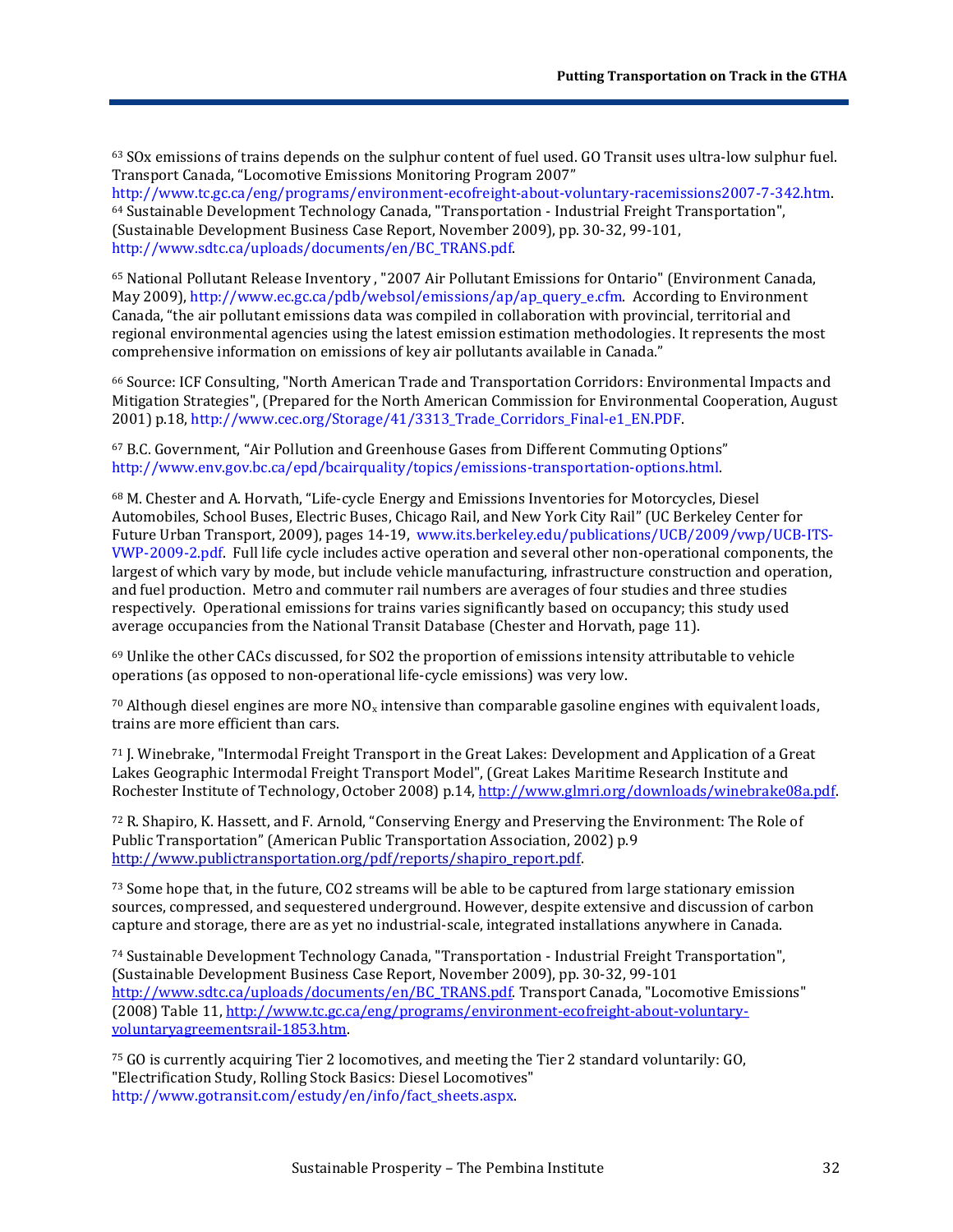<span id="page-33-0"></span><sup>76</sup> The US EPA did not set lower CO standards because CO emissions from diesel engines are low compared to other types of engines, locomotives are low compared to trucks per unit of power  $(1/10<sup>th</sup>$  the emissions), and other engine improvements will reduce CO emissions without need for standards: US Federal Register, "Control of Emissions of Air Pollution From Locomotive Engines and Marine Compression-Ignition Engines Less Than 30 Liters per Cylinder" (05/06/2008[\) http://www.federalregister.gov/articles/2008/05/06/E8-](http://www.federalregister.gov/articles/2008/05/06/E8-7999/control-of-emissions-of-air-pollution-from-locomotive-engines-and-marine-compressionignition-engines#h-65) [7999/control-of-emissions-of-air-pollution-from-locomotive-engines-and-marine-compressionignition](http://www.federalregister.gov/articles/2008/05/06/E8-7999/control-of-emissions-of-air-pollution-from-locomotive-engines-and-marine-compressionignition-engines#h-65)[engines#h-65.](http://www.federalregister.gov/articles/2008/05/06/E8-7999/control-of-emissions-of-air-pollution-from-locomotive-engines-and-marine-compressionignition-engines#h-65) 

<span id="page-33-1"></span><sup>77</sup> D. Brann, "Compliance won't come cheap: what EPA's Tier 3 and Tier 4 locomotive emissions standards mean for manufacturers and railroads" (Railway Age, Sept 2008) available at [http://findarticles.com/p/articles/mi\\_m1215/is\\_9\\_209/ai\\_n30916412/.](http://findarticles.com/p/articles/mi_m1215/is_9_209/ai_n30916412/) 

<span id="page-33-2"></span> $78$  The Tiers are determined by the US EPA; at present, Canada has no emission standards.

<span id="page-33-3"></span><sup>79</sup> C. Messa, "Comparison of Emissions from Light Rail Transit, Electric Commuter Rail, and Diesel Multiple Units" (Transportation Research Record: Journal of the Transportation Research Board of the National Academies) vol. 1955, 2006, p.31 [http://trb.metapress.com/content/24t5707k6pt40741/.](http://trb.metapress.com/content/24t5707k6pt40741/)

<span id="page-33-4"></span>80 Metrolinx is currently conducting a study on electrification of the entire GO system. Go Transit, "Electrification Study[" http://www.gotransit.com/estudy/en/default.aspx.](http://www.gotransit.com/estudy/en/default.aspx) 

<span id="page-33-5"></span><sup>81</sup> US Environmental Protection Agency, "Emissions Factors for Locomotives" (Office of Transportation and Air Quality, April 2009) [http://www.epa.gov/oms/regs/nonroad/locomotv/420f09025.pdf.](http://www.epa.gov/oms/regs/nonroad/locomotv/420f09025.pdf) See above note regarding CO emissions and standards.

<span id="page-33-6"></span>82 Data Management Group, "2006, 2001, 1996 and 1986 TRAVEL SURVEY SUMMARIES FOR THE GREATER TORONTO AND HAMILTON AREA" (University of Toronto, Department of Civil Engineering, October 2008) [http://www.dmg.utoronto.ca/pdf/tts/2006/travel\\_summaries\\_for\\_the\\_gtha/TTS\\_Report5\\_full.pdf,](http://www.dmg.utoronto.ca/pdf/tts/2006/travel_summaries_for_the_gtha/TTS_Report5_full.pdf) also reported at C. Burda, A. Bailie & G. Haines, "Driving Down Carbon: Reducing GHG Emissions from the Personal Transportation Sector in Ontario" (The Pembina Institute, April 2010) p.64-65 [http://pubs.pembina.org/reports/driving-down-carbon-report.pdf.](http://pubs.pembina.org/reports/driving-down-carbon-report.pdf) These averages were weighted by distances travelled in Greater Golden Horseshoe Region (Toronto, Hamilton, Inner Suburbs, Outer Suburbs, Outer Centres and Rural Suburbs).

<span id="page-33-7"></span><sup>83</sup> "Greening Greater Toronto" (Toronto City Summit Alliance, June 2008) p.36, [http://www.greeninggreatertoronto.ca/pdf/June2008Report.pdf.](http://www.greeninggreatertoronto.ca/pdf/June2008Report.pdf)

<span id="page-33-8"></span><sup>84</sup> Op. cit.

<span id="page-33-9"></span><sup>85</sup> A Transportation Vision for the City of Toronto Official Plan" (City of Toronto - Urban Development Services, April 2000) p.19[, http://www.toronto.ca/torontoplan/trans\\_vision.pdf.](http://www.toronto.ca/torontoplan/trans_vision.pdf) [Details for this table taken from *Transportation Tomorrow Surveys*]

<span id="page-33-10"></span><sup>86</sup> Greening Greater Toronto" (Toronto City Summit Alliance, June 2008) p.9, [http://www.greeninggreatertoronto.ca/pdf/June2008Report.pdf.](http://www.greeninggreatertoronto.ca/pdf/June2008Report.pdf) Note that transit, cycling and walking data are not broken out in this source.

<span id="page-33-11"></span><sup>87</sup> Canada's Coolest Cities: Toronto & CMA" (The Pembina Institute) p.3, [http://pubs.pembina.org/reports/coolest-cities-case-study-toronto.pdf.](http://pubs.pembina.org/reports/coolest-cities-case-study-toronto.pdf)

<span id="page-33-12"></span>88 A Transportation Vision for the City of Toronto Official Plan" (City of Toronto - Urban Development Services, April 2000) p.19[, http://www.toronto.ca/torontoplan/trans\\_vision.pdf.](http://www.toronto.ca/torontoplan/trans_vision.pdf) [Details for this table taken from *Transportation Tomorrow Surveys*]

<span id="page-33-13"></span><sup>89</sup> Toronto Environmental Alliance, "Transit Facts" (2008), <http://www.torontoenvironment.org/campaigns/transit/facts>